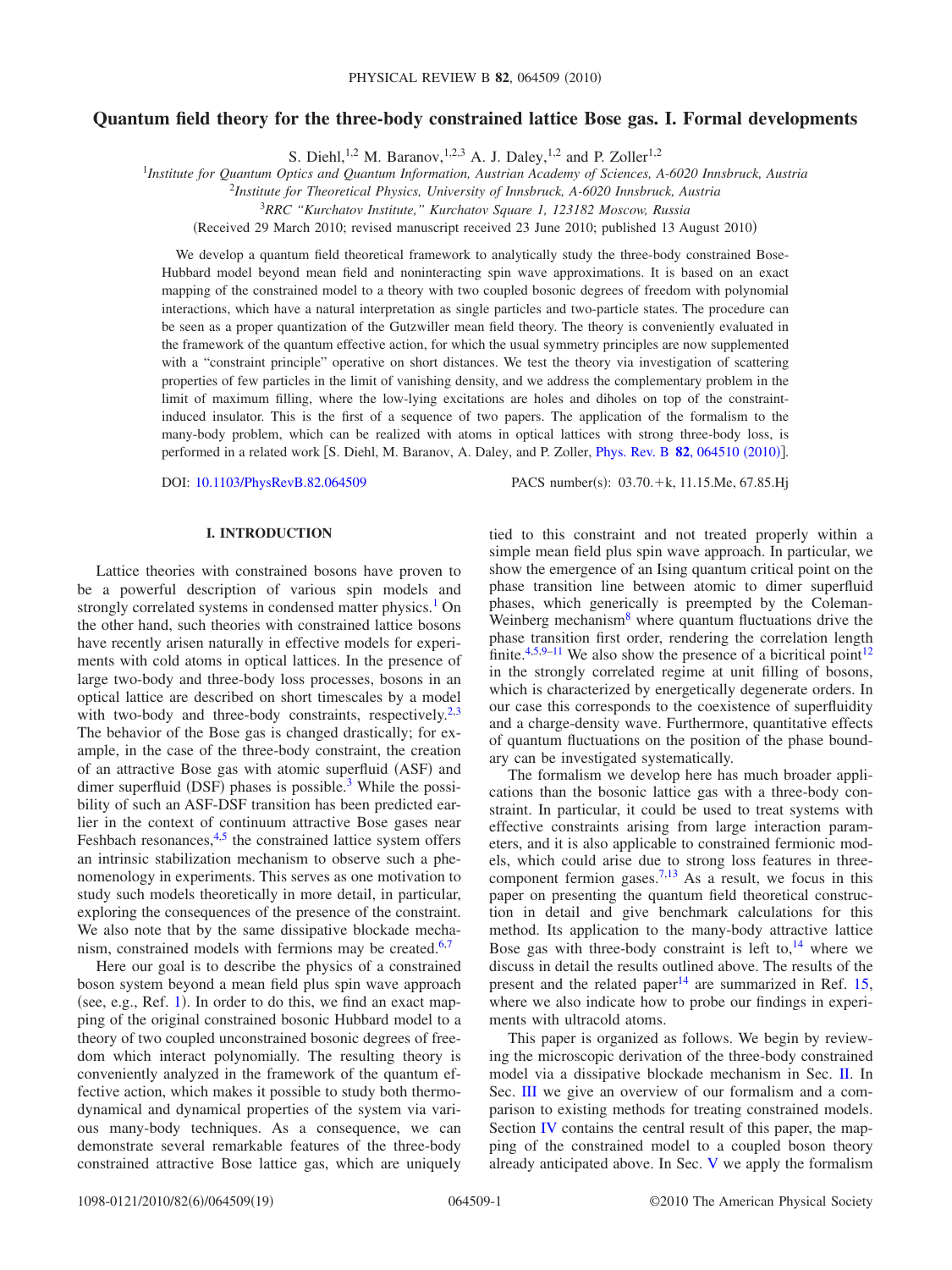to the two limits where true many-body effects are absent,  $n=0$  and maximum filling  $n=2$ . There our boson model reduces to Feshbach-type models, which we analyze in terms of Dyson-Schwinger equations.<sup>16</sup> We perform the abovementioned benchmark calculations at *n*= 0. Furthermore, we investigate hole/dihole scattering and bound state formation at  $n=2$ , and present a fourth order perturbative calculation for the dimer-dimer interaction. This will be needed as an input for the many-body theory in Ref. [14.](#page-17-12) Our conclusions are drawn in Sec. [VI.](#page-14-0)

## **II. DERIVATION OF THE CONSTRAINED MICROSCOPIC MODEL**

<span id="page-1-0"></span>In this section, we review how the three-body hardcore constraint for the Bose-Hubbard model emerges from strong three-body  $loss<sup>3</sup>$  We consider bosons in the lowest Bloch band of an optical lattice, which are described by the Bose-Hubbard Hamiltonian  $(\hbar \equiv 1)$ 

$$
H_{\rm BH} = -J\sum_{\langle i,j\rangle} a_i^{\dagger} a_j - \mu \sum_i a_i^{\dagger} a_i + \frac{1}{2} U \sum_i a_i^{\dagger 2} a_i^2, \qquad (1)
$$

where  $a_i(a_i^{\dagger})$  is the bosonic annihilation (creation) operator at site *i*. *J* is the hopping rate,  $\mu$  the chemical potential, and *U* the onsite interaction. The convention  $\langle i, j \rangle$  first sums over all sites *i*, and then over the neighborhood of each *i* spanned by sites *j*, and  $\Sigma_{\langle i,j \rangle} = \Sigma_i \Sigma_{\langle j|i \rangle}$ . This model is valid in the limit where  $J, Un \ll \omega$ , where  $\omega$  is the separation between Bloch bands and *n* is the mean density.

Three-body loss in this system is due to inelastic collisions of three atoms, two of which form a deeply bound molecule. Together with the third atom, molecule formation is compatible with energy and momentum conservation, unlike the case of two-particle collisions. Since the binding energy of the molecule typically strongly exceeds optical lattice depths, the resulting kinetic energy of the products couples them to the continuum of unbound states, thus leading to their escape from the lattice. This picture allows us to write down a zero-temperature master equation in the Markov approximation, which in the simplest approximation neglects loss arising from particles on neighboring lattice sites. This master equation is given by

<span id="page-1-2"></span>
$$
\dot{\rho} = -i(H_{\text{eff}}\rho - \rho H_{\text{eff}}^{\dagger}) + \frac{\gamma_3}{12} \sum_{i} 2a_i^3 \rho a_i^{33},
$$
  

$$
H_{\text{eff}} = H - i \frac{\gamma_3}{12} \sum_{i} a_i^{33} a_i^{3},
$$
 (2)

where the decay rate  $\gamma_3$  can be roughly estimated from the experimentally measured continuum loss rate via the usual Wannier construction.<sup>3</sup> We have absorbed the Schrödingertype terms of the dissipative evolution into an effective Hamiltonian with imaginary, and thus decay, term. The remaining recycling term couples sectors in the density matrix with particle number *N*,*N*− 3,... and ensures a norm conserving time evolution.

We are now interested in the limit of strong loss,  $\gamma_3$  $\gg$ *J*,*U*, which suggests a perturbative expansion in 1/ $\gamma_3$ . The

scale  $\gamma_3$  only couples states with three and more particles per site. We therefore define a projector *P* onto the subspace with at most two atoms per site and its complement as *Q*=1−*P*. To second order in perturbation theory we then find the projected Hamiltonian

<span id="page-1-3"></span>
$$
H_{P,eff} \approx PH_{BH}P + PH_{BH}Q(QH_{BH}Q)^{-1}QH_{BH}P
$$

$$
= PH_{BH}P - \frac{i\Gamma}{2}\sum_{i}Pc_{i}^{\dagger}c_{i}P
$$
(3)

and the corresponding Master Equation is

$$
\dot{\rho}_P = -i(H_{P,\text{eff}}\rho_P - \rho_P H_{P,\text{eff}}^{\dagger}) + \Gamma \sum_i P_{C_i} \rho_P c_i^{\dagger 3} P \tag{4}
$$

with  $\rho_P = P \rho P$ . The effective decay rate and jump operators are given by

$$
\Gamma \approx 12 \frac{J^2}{\gamma_3}, \quad c_i = a_i^2 \sum_{\langle j|i \rangle} a_j / \sqrt{2}.
$$
 (5)

The respective terms in  $H_{P,eff}$  have simple interpretations: the leading term describes the coherent dynamics of lattice bosons but with the constraint of not populating a single site with more than two particles. This projected part *H*  $=PH_{\text{BH}}P$  can thus be written as a three-body constrained Bose-Hubbard Hamiltonian

<span id="page-1-4"></span>
$$
H = -J\sum_{\langle i,j\rangle} a_i^{\dagger} a_j - \mu \sum_i a_i^{\dagger} a_i + \frac{1}{2} U \sum_i a_i^{\dagger 2} a_i^2,
$$
  

$$
a_i^{\dagger 3} \equiv 0.
$$
 (6)

The leading correction is imaginary and describes particle number loss. The decay rate  $\Gamma \sim 1/\gamma_3$  is, however, very small in the considered limit. Consequently, over timescales  $\tau$  $= 1/\Gamma$ , one realizes indeed the physics of the Bose-Hubbard model with three-body hardcore constraint. In Ref. [3,](#page-17-2) we have shown that, e.g., in atomic Cesium systems close to the zero crossing of the scattering length, the loss rate  $\gamma_3$  is the dominant energy scale. There, we have also analyzed the many-body dissipative dynamics of Eq.  $(2)$  $(2)$  $(2)$  in the regime described by Eq.  $(3)$  $(3)$  $(3)$  with exact density matrix renormalization group (DMRG) methods in one spatial dimension, including the specification of a scheme with which the ground state of *PHP* can be reached. This motivates a more detailed analytical investigation of the zero-temperature phase diagram of Eq.  $(6)$  $(6)$  $(6)$ . As mentioned in the introduction, such a scenario with dominant three-body loss also arises naturally in three-component fermion systems close to a Feshbach resonances,<sup>13</sup> where it arises due to the proximity to rapidly decaying Efimov state.

## **III. OVERVIEW**

<span id="page-1-1"></span>In this section, we provide an overview and discussion of our construction and compare it with existing theoretical approaches. The starting point is a truncation of the onsite bosonic Hilbert space to three states corresponding to zero, single, and double occupancy. Following Altman and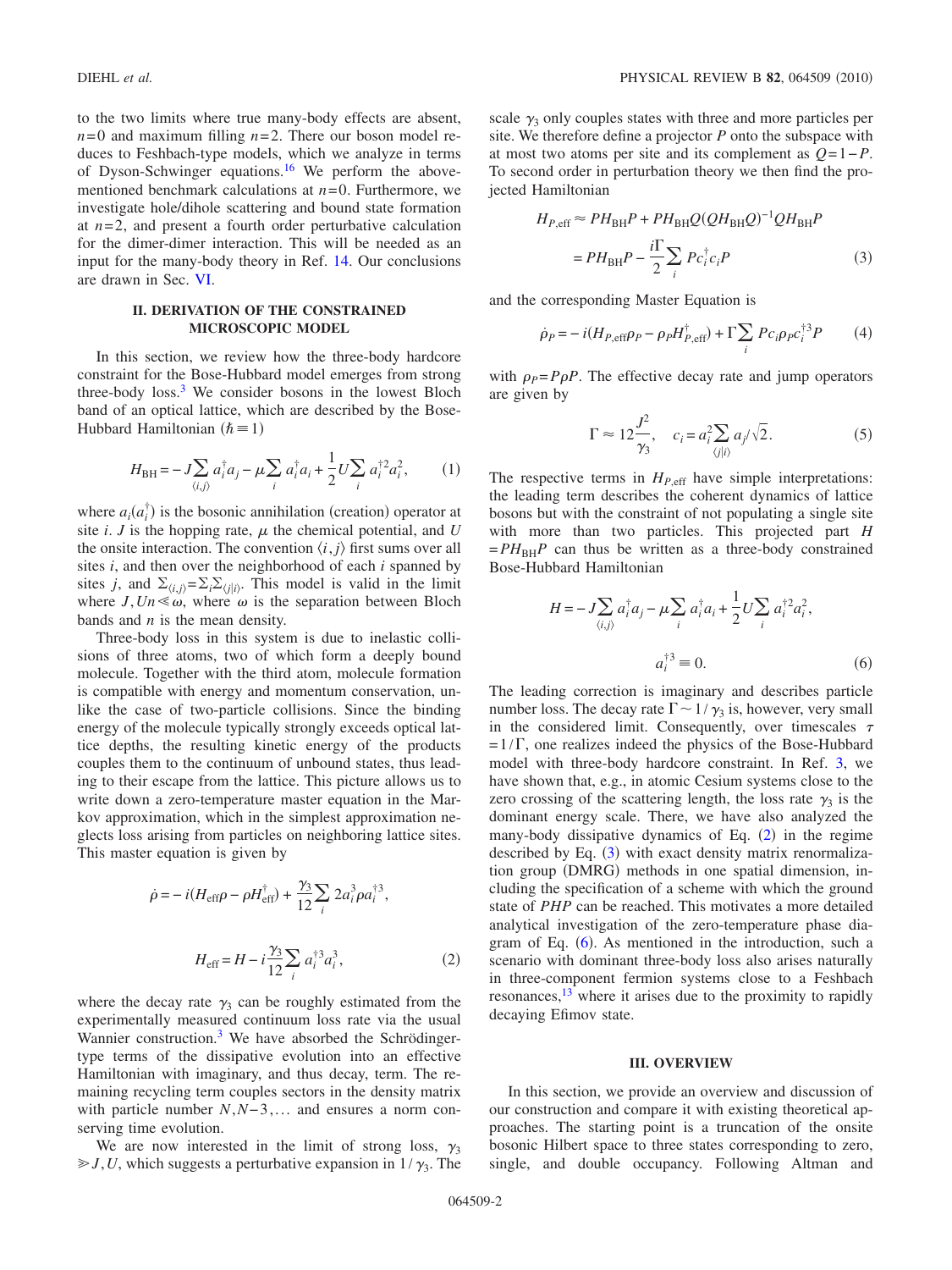Auerbach,<sup>17</sup> we introduce three operators creating these states out of an auxiliary vacuum state. The operators are not independent but obey a Holonomic constraint, such that one of the degrees of freedom can be eliminated. We propose a resolution of this constraint in a fashion that (i) produces polynomial interactions between the two remaining operators and (ii) allows us to interpret them as standard bosonic degrees of freedom. The Hamiltonian written in terms of these bosonic operators is an involution on the physical Hilbert space (associated to onsite occupation  $\leq$ 2), i.e., all matrix elements coupling into the unphysical sector with onsite occupation  $>2$  vanish. Consequently the partition sum for this Hamiltonian decomposes into a physical and an unphysical part. In order to distinguish the respective contributions, we choose to calculate the quantum effective action from a functional integral representation of the partition sum. This is the most general polynomial in the operators of the theory which is compatible with the symmetries of the microscopic Hamiltonian, respectively, the microscopic action. We argue that the general restrictions imposed by symmetry are supplemented by a further new "constraint principle," the requirement that the contributions to this polynomial be compatible with the constraints imposed by the microscopic Hamiltonian—the evaluation can proceed as in a standard polynomial boson theory. This opens up the powerful toolbox of modern quantum field theoretical methods for calculations in onsite constrained models and the effective action provides a unified framework to treat the strong correlations at short distances characteristic to lattice superfluids as well as the deep infrared sector of the theory, where questions on the nature of the phase transition can be addressed. Similar to symmetries, the restrictions imposed by the constraint on the full theory leverage over from the microscopic theory. However, unlike symmetries, the relevance of the constraint depends on scale, being restrictive on short distances, while on long distances power counting arguments lead to an effectively unconstrained though interacting spin wave theory.

Our approach may be conceived as a proper quantization of the Gutzwiller mean field theory: The construction implies that the zero-order contribution to the thermodynamic effective potential is the Gutzwiller mean field energy. The quadratic fluctuations reproduce spin wave theory. However, due to the exact nature of the mapping we can also assess the effects of interactions systematically. At the same time, this shows that while the mapping is exact, it builds on the knowledge of qualitative properties of the ground state of the system, such as the symmetry-breaking pattern. In other words, given this pattern, we can systematically construct the excitations and their interactions on top of it. The bias introduced by the assumptions on the ground state is actually shared with all analytical approaches to many-body systems involving symmetry breaking.

One established way to deal with constrained bosonic theories with a finite number of onsite states would be to map it to the corresponding spin model (spin 1 in our case) and subsequently analyze this model. In practice, however, the analytical evaluation of the spin model beyond a free spin wave level is technically challenging. Furthermore, the spin language is not particularly advantageous and physically intuitive for models which originate from a constrained boson theory, cf. Sec. [IV.](#page-2-0) We see a central advantage of our formalism vs such a spin model approach in the straightforward interpretation of the two bosonic fields in physical terms, which are close to the original degrees of freedom. For example, at low density  $n \ge 0$  and close to maximal filling  $n \leq 2$  they may be interpreted as atoms and bound states of these, dimers, respective holes, and diholes, which are indeed expected to form the dominant low energy excitations in the respective situations. At intermediate densities hybridization takes place. The microscopic Hamiltonian reduces to Feshbach-type models with the characteristic splitting term of dimers/diholes into atoms. The role of the detuning is now played by the interaction term *U*. We may view this result as a built-in Hubbard-Stratonovich transformation on the level of the Hamiltonian, which importantly respects the constraint. At this point, we note an important difference of our approach to the one by Dyson and Maleev, $18$  which map a spin model to a model with a single bosonic degree of freedom. The generalization of a Hubbard-Stratonovich transformation to such a model would be problematic.

Other related approaches to constrained models have been put forward in the context of slave boson theories for the description of strongly correlated fermions<sup>19,[20](#page-18-0)</sup> or in the Schwinger-boson or Holstein-Primakoff approach to spin models.<sup>1</sup> While these formulations are, in principle, exact, the practical implementation of the constraint is done on an approximate level only, $^{20}$  or in a fashion that makes it difficult to assess coupling constants of an effective low-energy theory or thermodynamic quantities.<sup>19</sup> Our approach is tailored to make these accessible. Furthermore, we stress that our exact implementation of the constraint differs from the conventional approximate treatment via expansion of the square root as done, e.g., for the case of large spin *S* in the Schwinger-boson or Holstein-Primakoff approaches.<sup>1</sup> We provide concrete benchmarks for our procedure through the analysis of the vacuum problem of a few scattering particles. While our approach yields the correct nonperturbative Schrödinger equation for two-particle scattering and the right coefficient for an induced nearest-neighbor (nn) dimer-dimer interaction, the square-root expansion would produce wrong prefactors.

Clearly, going beyond the mean field approach in constrained bosonic models is nowadays possible making use of powerful numerical techniques such as quantum Monte  $Carlo<sup>21-23</sup>$  $Carlo<sup>21-23</sup>$  $Carlo<sup>21-23</sup>$  or variational simulations.<sup>24</sup> However, often a more analytical understanding of the physics leading to a certain quantitative effect is desirable. Furthermore, as we have mentioned above, our formalism can be extended to fermion systems, which is not straightforward with numerically exact techniques.

## <span id="page-2-0"></span>**IV. MAPPING THE CONSTRAINED MODEL TO AN INTERACTING BOSON THEORY**

In this section we derive the mapping of the bosonic model with three-body hardcore constraint Eq. ([6](#page-1-4)) to an unconstrained model with two bosonic degrees of freedom, coupled via polynomial interactions. This construction depends on the filling of the lattice. We concentrate on the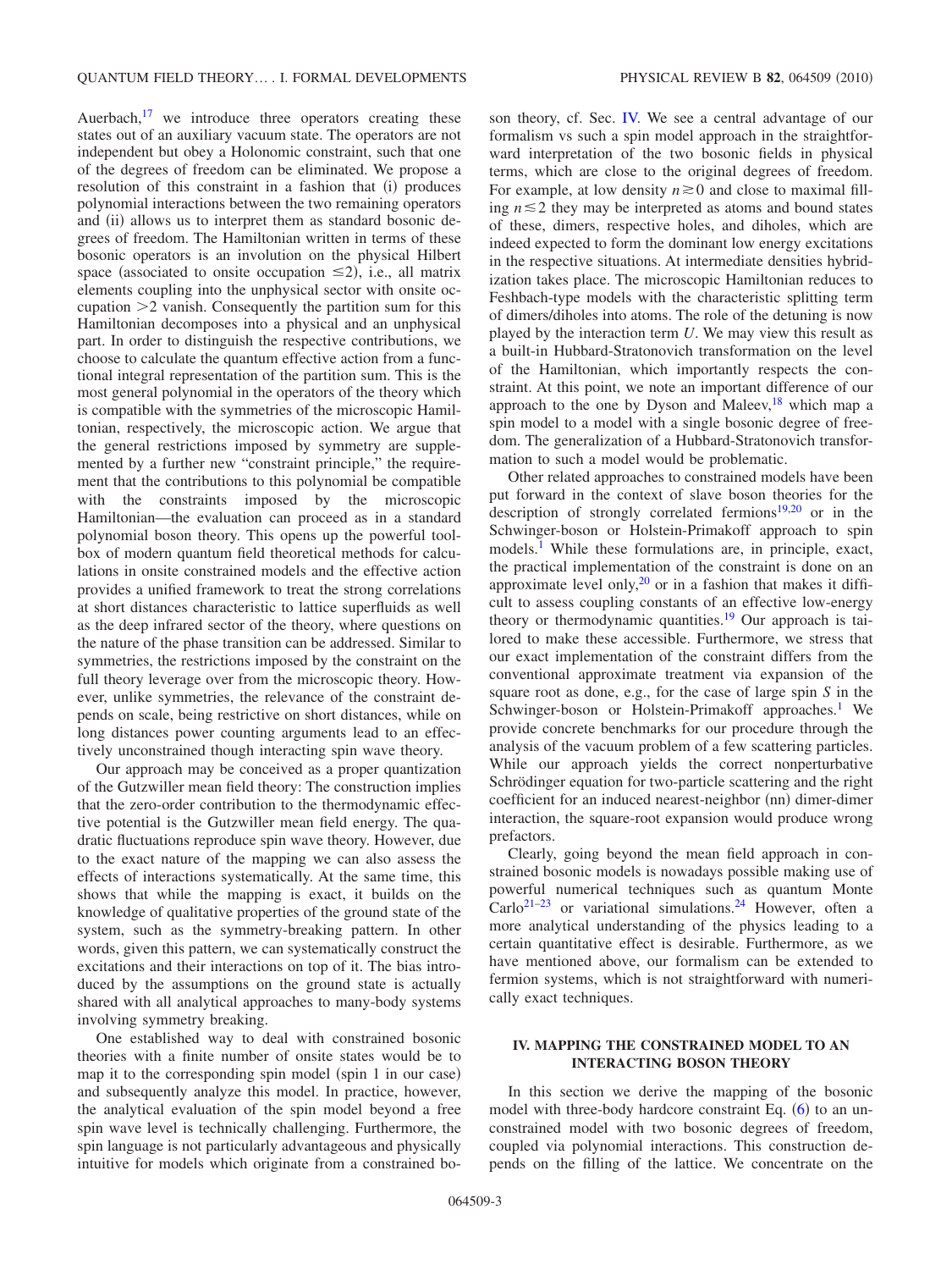"vacuum limit" of zero density and temperature first, where one deals with a few particles and many-body effects, such as spontaneous symmetry breaking, are absent. The generalization to arbitrary filling  $0 \le n \le 2$  is performed in Sec. [IV C.](#page-5-0)

### **A. Reduction in three on-site states**

We start from the three-body constrained Bose-Hubbard Hamiltonian ([6](#page-1-4)). The constraint makes it possible to restrict the Hilbert space on each site to three states with occupation 0,1,2. We introduce three operators that create "particles" in these states. Such a slave-boson-type procedure has been proposed previously by Altman *et al.*[17](#page-17-15) in the context of the repulsive Bose-Hubbard model, where it constitutes an approximation. Here this step is exact

$$
|\alpha\rangle = t_{\alpha,i}^{\dagger}|\text{vac}\rangle = \frac{1}{\sqrt{\alpha!}}a_i^{\dagger\alpha}|\text{vac}\rangle, \quad \alpha = 0, 1, 2. \tag{7}
$$

<span id="page-3-1"></span>The operators  $t_{\alpha,i}$  are so far only defined by their action of the "vacuum" state  $\vert vac \rangle$  and we discuss their commutation relations below. They obey a Holonomic constraint

$$
\sum_{\alpha=0}^{2} t_{\alpha,i}^{\dagger} t_{\alpha,i} = 1.
$$
 (8)

In the space spanned by  $|0\rangle, |1\rangle, |2\rangle$  we may express the creation operator as

$$
a_i^{\dagger} = \sqrt{2}t_{2,i}^{\dagger}t_{1,i} + t_{1,i}^{\dagger}t_{0,i}.
$$
 (9)

Hence we can express the original Hamiltonian equivalently in terms of the new operators, defining non-Hermitian kinetic operators

$$
K_i^{(10)} = t_{1,i}^{\dagger} t_{0,i}, \quad K_i^{(21)} = t_{2,i}^{\dagger} t_{1,i}
$$
 (10)

and Hermitian potential energy operators

$$
\hat{n}_{1,i} = t_{1,i}^{\dagger} t_{1,i}, \quad \hat{n}_{2,i} = t_{2,i}^{\dagger} t_{2,i} \tag{11}
$$

we obtain

<span id="page-3-0"></span>
$$
H_{\text{kin}} = -J\sum_{\langle i,j\rangle} \left[ K_i^{(10)} K_j^{(10)\dagger} + 2 K_i^{(21)\dagger} K_j^{(21)} + \sqrt{2} (K_i^{(21)} K_j^{(10)\dagger} + K_i^{(10)} K_j^{(21)\dagger}) \right],
$$
  

$$
H_{\text{pot}} = -\mu \sum_i \hat{n}_i + U \sum_i \hat{n}_{2,i}, \quad \hat{n}_i = \hat{n}_{1,i} + 2\hat{n}_{2,i}. \tag{12}
$$

We observe that the local terms become simple (quadratic) in this representation, while the nonlocal terms are fourth order in the operators, giving rise to "kinematic" interactions. The onsite interaction part therefore can be treated exactly while the complexity of the problem is now encoded in the hopping term. This is reminiscent of the conventional Gutzwiller (mean field) approach to the Bose-Hubbard model. Indeed, implementing a Gross-Pitaevski-type mean field theory for the above Hamiltonian by formally replacing the operators by complex valued amplitudes  $t_{\alpha,i} \rightarrow f_{\alpha,i}$ , the above Hamiltonian operator reduces to the Gutzwiller energy expression  $E_{\text{GW}} = \langle \psi | H | \psi \rangle$  for the case that the wave function  $|\psi \rangle$ 

 $=\Pi_i|\psi\rangle$  is truncated to the three lowest Fock states on each site,  $|\psi\rangle_i = \sum_{\alpha=0}^2 f_{\alpha,i} |\alpha\rangle_i$ . In this case, the Holonomic constraint reduces to the normalization condition for the wave function,  $\partial_i \langle \psi | \psi \rangle_i = \sum_{\alpha} f^*_{\alpha,i} f_{\alpha,i} = 1 \,\forall \, i.$ 

It may be tempting to try to develop a many-body theory including the description of spontaneous symmetry breaking at finite density for the above Hamiltonian directly in terms of the  $t_{\alpha}$  operators in the sense of a Bogoliubov-type theory on top of the Gross-Pitaevski mean field, via a replacement of the type  $t_{\alpha,i} = f_{\alpha,i} + \delta t_{\alpha,i}$  familiar from low density continuum theories. Such a procedure, however, leads to severe consistency problems when encompassing the full range of densities allowed by the three-body hardcore constraint, 0  $\leq n \leq 2$ . Therefore, we first focus on the "vacuum limit" *n*  $= 0$  where no spontaneous symmetry breaking is present and where Hamiltonian  $(12)$  $(12)$  $(12)$  describes the physics of a few scattering particles. The generalization to arbitrary density is performed in Sec. [IV C.](#page-5-0)

## **B. Implementation of the Holonomic constraint: Interacting boson theory**

The Holonomic constraint is now used to eliminate one of the operators. In the limit  $n=0$ , all the amplitude resides in the zerofold occupied state, and the mean field vacuum is described by  $|\Omega\rangle = \prod_i t_{0,i}^\dagger |\text{vac}\rangle$ . We thus eliminate the operators *t*0,*i* . The remaining two operators describe excitations on top of this mean field vacuum and will have a natural interpretation in terms of atoms and dimers. At this point, it is transparent that our construction builds on the proper choice of the *qualitative* features of the physical vacuum. This prerequisites a certain understanding of the physics and introduces a bias in our construction. The subsequent construction is however exact and can be used to *quantitatively* calculate properties of the system. The situation is actually similar to the treatment of interacting Bose gases in the continuum, where a condensation of the particles in the zero mode is assumed to expand in the fluctuations around this mean field.

<span id="page-3-3"></span>The Holonomic constraint can, in principle, be implemented by the replacements

$$
t_{1,i}^{\dagger}t_{0,i} \to t_{1,i}^{\dagger}e^{i\varphi_i}\sqrt{1-\hat{n}_{1,i}-\hat{n}_{2,i}},
$$
  
\n
$$
t_{0,i}^{\dagger}t_{1,i} \to \sqrt{1-\hat{n}_{1,i}-\hat{n}_{2,i}}e^{-i\varphi_i}t_{1,i}.
$$
\n(13)

The Holonomic constraint is local and only restricts the amplitude of  $t_{0,i}$ , therefore we introduce a phase-amplitude representation  $|t_{0,i}| \exp(i\varphi_i)$ . We first discuss the role of this phase and then turn to the more interesting question of the amplitude.

Inserting the replacement into Eq.  $(12)$  $(12)$  $(12)$ , we observe that a *local* redefinition of  $t_1$  and  $t_2$  as

$$
t_{1,i} \to \tilde{t}_{1,i} = t_{1,i} e^{i\varphi_i}, \quad t_{2,i} \to \tilde{t}_{2,i} = t_{2,i} e^{i\varphi_i} \tag{14}
$$

<span id="page-3-2"></span>for all *i* completely removes the phase from the Hamiltonian. Therefore, we can work in this rotated frame from the outset and simply consider the two complex valued operators  $\tilde{t}_{1;2,i}$ . We will drop the tilde in the following.

Now we study the amplitude. Obviously the square roots are impracticable for any field theory calculation where one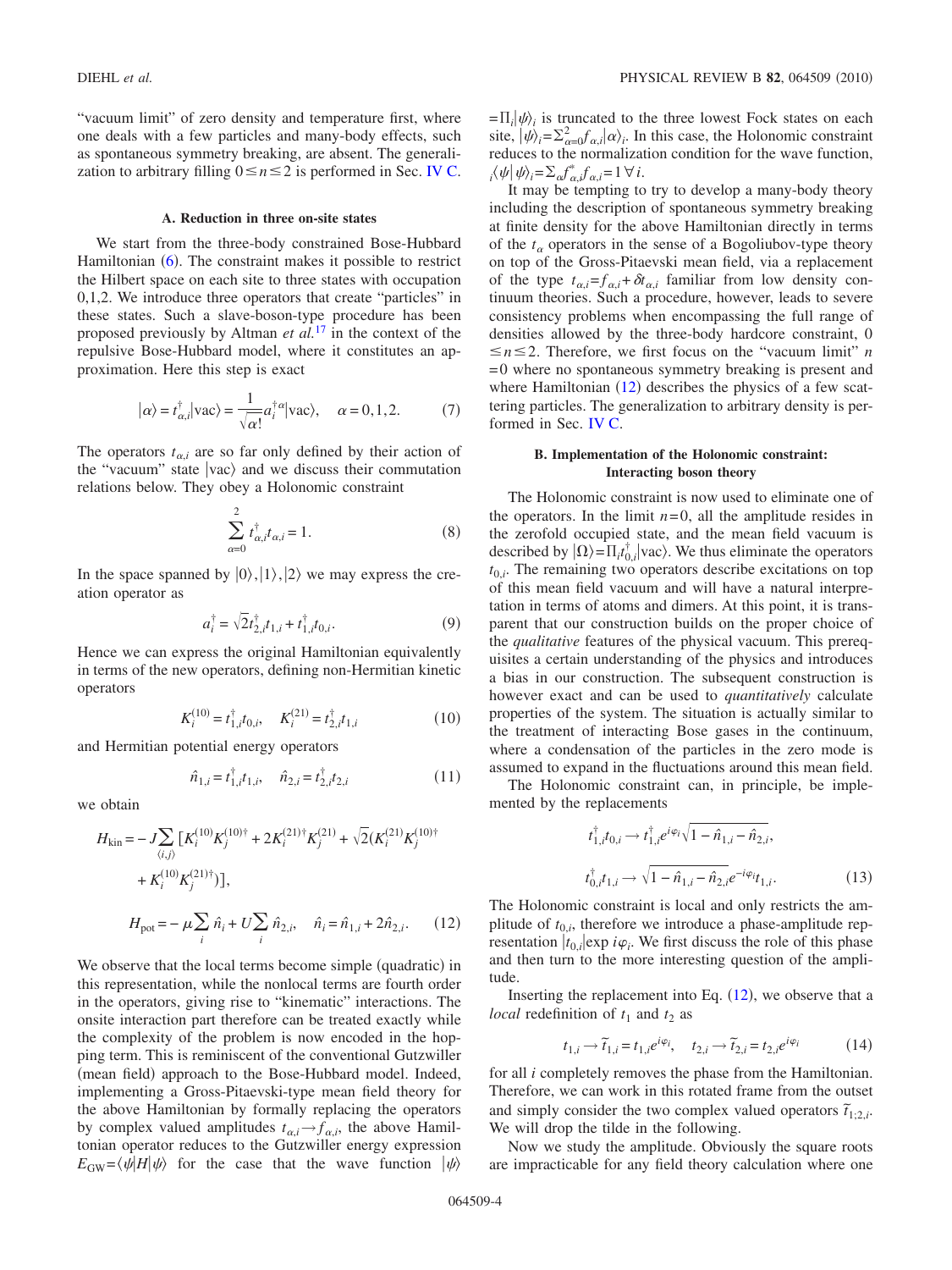has to work with polynomials in the field operators. However, on our subspace, the matrix elements of both  $(1-\hat{n}_1)$  $-(\hat{n}_{2,j})^{1/2}$  and  $(1-\hat{n}_{1,j}-\hat{n}_{2,j})$  are the same: either 1 or 0. Consequently, on the subspace we may replace

$$
t_{1,i}^{\dagger}t_{0,i} \to t_{1,i}^{\dagger}X_i, \quad t_{0,i}^{\dagger}t_{1,i} \to X_i t_{1,i},
$$

$$
X_i = 1 - \hat{n}_{1,i} - \hat{n}_{2,i}.
$$
 (15)

<span id="page-4-0"></span>Note that the second expression could also be replaced by  $(1-\hat{n}_{1,i}-\hat{n}_{2,i})^{1/2}t_{1,i}\rightarrow t_{1,i}$ , since the action of this operator is nonzero only if originally there is an atom on the *i*th site but when this atom is annihilated by  $t_{1,i}$  with an empty state left, the action of the square root is simply unity. However, for hermeticity issues we prefer to work with the variant in Eq.  $(15).$  $(15).$  $(15).$ 

Formally, we may justify the replacement of the square root by a polynomial by the following formula: consider a linear operator  $\tilde{X}$  with the property  $\tilde{X}^2 = \tilde{X}$ . Then for a function *f* of this operator one has, using the Taylor representation

$$
f(\tilde{X}) = \sum_{n=0}^{\infty} \frac{f^{(n)}(0)}{n!} \tilde{X}^n
$$
  
=  $f(0) + \tilde{X} \sum_{n=1}^{\infty} \frac{f^{(n)}(0)}{n!} 1$   
=  $f(0)(1 - \tilde{X}) + \tilde{X} \sum_{n=0}^{\infty} \frac{f^{(n)}(0)}{n!} 1$   
=  $f(0)(1 - \tilde{X}) + f(1)\tilde{X}$ . (16)

In <u>our c</u>ase, we have  $\widetilde{X} = 1 - X_i = \hat{n}_{1,i} + \hat{n}_{2,i}$  for all *i*, and  $f(\widetilde{X})$  $\overline{X} = \sqrt{1 - \tilde{X}}$ . Indeed,  $\tilde{X}^2 = \tilde{X}$ . Seen as a function of  $X_i = 1 - \tilde{X}$ , we have  $f(X_i) = \sqrt{X_i} = f(0)X_i + f(1)(1 - X_i)$ . Since also  $X_i^2 = X_i$  the latter result would have been obtained from the Taylor representation of  $f(X_i)$  around 0. The auxiliary operator  $\tilde{X}$  is introduced to circumvent an expansion of the square root around 0 but leads to the same result. No approximation has been used here.

Having implemented the constraint, we are now going to show that the remaining operators  $t_1, t_2$  can be treated as *standard bosonic operators*. Consequently the Hamiltonian (or the corresponding action) with the above replacements will lend itself for a treatment with well-established field theoretic methods. To show that we may interpret  $t_1, t_2$  as bosonic operators, we assume a bosonic Hilbert space for atoms  $t_1$  and dimers  $t_2$  at each site *i*, which reads  $\mathcal{H}_i$  $=\{|n_i\rangle|m_i\rangle\}, n_i, m_i=0, 1, \ldots$  The complete Hilbert space is  $\mathcal{H} = \Pi_i \mathcal{H}_i$ . We divide the onsite Hilbert spaces into a physical subspace  $\mathcal{P}_i$  and an unphysical one  $\mathcal{U}_i$ ,  $\mathcal{H}_i = \mathcal{P}_i \oplus \mathcal{U}_i$ ; the subspaces are orthogonal by construction. The physical subspace is spanned by the combinations

$$
\mathcal{P}_i = \{ |0_i\rangle |0_i\rangle, |1_i\rangle |0_i\rangle, |0_i\rangle |1_i\rangle \}.
$$
 (17)

In our construction of introducing atom and dimer operators, the state with two atoms on one site is represented as one dimer  $|0_i\rangle|1_i\rangle$ ;  $|2_i\rangle|0_i\rangle$  instead is already part of  $U_i$ .

A first observation is that standard bosonic operators have the same action on the physical subspace as the original operators  $t_1, t_2$  defined via Eq. ([7](#page-3-1)) since the bosonic  $\sqrt{n}$  enhancement  $(b^{\dagger}|n\rangle = \sqrt{n+1}|n+1\rangle$  for bosonic operators  $b^{\dagger}$ ) is either 0 or 1 on the physical subspace. The assumption of  $t_1, t_2$  being bosons is thus consistent on the physical subspace.

Next we consider Hamiltonian  $(12)$  $(12)$  $(12)$  with the constraint implemented via Eq.  $(15)$  $(15)$  $(15)$ , with the goal to show that the time evolution generated by this Hamiltonian *does not couple* the two subspaces. It reads

<span id="page-4-1"></span>
$$
H_{\text{kin}} = \sum_{\langle i,j \rangle} H_{i,j}
$$
  
=  $-J \sum_{\langle i,j \rangle} [t_{1,i}^{\dagger} X_i X_j t_{1,j} + 2t_{2,i}^{\dagger} t_{2,j} t_{1,j}^{\dagger} t_{1,i} + \sqrt{2} (t_{2,i}^{\dagger} t_{1,i} X_j t_{1,j} + t_{1,i}^{\dagger} X_i t_{1,j}^{\dagger} t_{2,j})],$   

$$
H_{\text{pot}} = \sum_{i} (U - 2\mu) \hat{n}_{2,i} - \mu \hat{n}_{1,i}. \qquad (18)
$$

In the kinetic term, the first expression describes the conditional hopping of single atoms, the second represents the exchange of a dimer and an atom on neighboring sites, and the last one describes the conditional bilocal splitting and recombination of a dimer into atoms. It can be easily shown that *H* maps physical on physical states, and unphysical on unphysical ones, while there are no transitions between the subspaces generated by Eq.  $(18)$  $(18)$  $(18)$ . For that purpose it is sufficient to check that

$$
H_{i,j}|n_i\rangle|m_i\rangle|n_j\rangle|m_j\rangle \tag{19}
$$

is in  $\mathcal{P}_i \mathcal{P}_j$  if the initial state is in  $\mathcal{P}_i \mathcal{P}_j$  (a simple ninedimensional space). Since this means that all matrix elements  $\langle u|H_{ii}|p\rangle=0$ , this is sufficient to conclude that starting in U the mapping will be into  $U$  since for the Hermitian  $H$  one has  $\langle p|H_{ij}|u\rangle = \langle u|H_{ij}|p\rangle^* = 0$ . In consequence *H* can be written in the form

$$
H = H_P \otimes \mathbf{1}_U + \mathbf{1}_P \otimes H_U. \tag{20}
$$

In other words,  $P = \prod_i P_i$  and  $U = \prod_i U_i$  are invariants under application of *H*, and thus also repeated application does not lead out of the subspaces. Therefore, we also have

$$
\exp(-\beta H) = \exp(-\beta H_P) \otimes \mathbf{1}_U + \mathbf{1}_P \otimes \exp(-\beta H_U). \tag{21}
$$

The partition sum is the given by

$$
Z = \text{Tr} \exp(-\beta H)
$$
  
=  $\sum_{\{p,u\}} (\langle p|\langle u| \rangle) \begin{pmatrix} \exp(-\beta H_P) & 0 \\ 0 & \exp(-\beta H_U) \end{pmatrix} \begin{pmatrix} |p\rangle \\ |u\rangle \end{pmatrix}$   
=  $\sum_{\{p\}} \langle p|\exp(-\beta H_P)|p\rangle + \sum_{\{u\}} \langle u|\exp(-\beta H_U)|u\rangle.$  (22)

Thus we get contributions from both the physical and the unphysical part of the Hilbert space. However, the key point is that they do not mix; thus the answers found for the physical part will be correct and we only need to find the criterion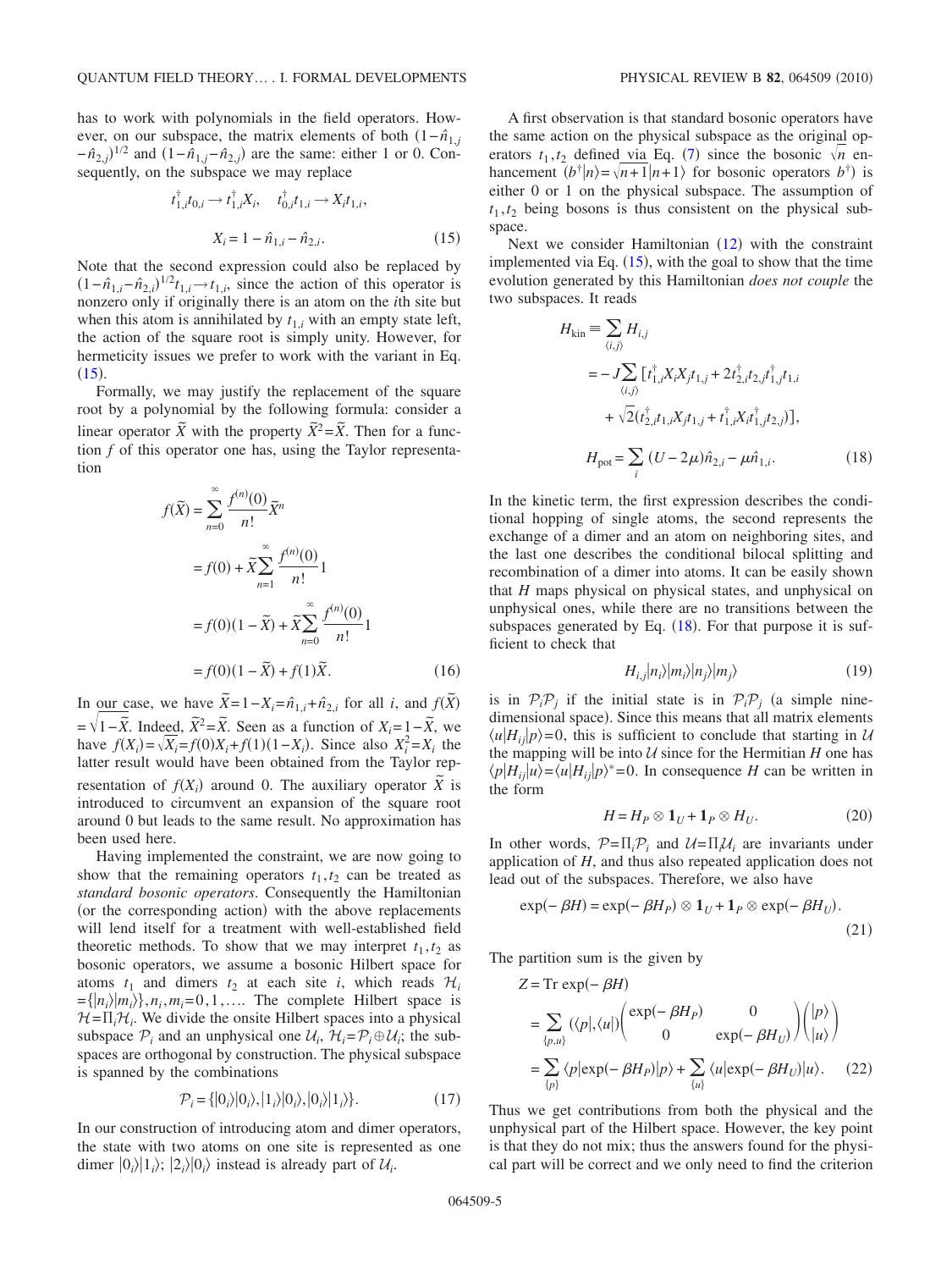to discriminate the physical from the unphysical part of the partition sum.

This issue is addressed in the last step of the construction. Indeed, such a setting is provided by using the *effective action* to encode the physical information of the theory, as we will now outline. First we represent the partition function as a Euclidean functional integral, which is straightforward as we simply have to quantize a theory with two coupled bosonic degrees of freedom $25$ 

<span id="page-5-1"></span>
$$
Z = \int \mathcal{D}t_1 \mathcal{D}t_2 \exp - S[t_1, t_2],
$$
  

$$
S = \int d\tau \left( \sum_i t_{1,i}^\dagger \partial_\tau t_{1,i} + t_{2,i}^\dagger \partial_\tau t_{2,i} + H[t_1, t_2] \right), \qquad (23)
$$

where *H* is the Hamiltonian above, however to be interpreted in the Heisenberg picture with (imaginary) time-dependent fields and the fields are now classical fluctuating variables. *S* is the classical Euclidean action. In the next step we introduce a source term in the partition function

$$
Z[j_1, j_2] = \int \mathcal{D}t_1 \mathcal{D}t_2 \exp - S[t_1, t_2]
$$
  
+ 
$$
\int d\tau \sum_i (j_{1,i}^{\dagger} t_{1,i} + j_{2,i}^{\dagger} t_{2,i} + \text{c.c.}),
$$
  

$$
Z = Z[j_1 = j_2 = 0].
$$
 (24)

The source terms introduce linear terms in  $t_{1,2}$ , which mix the physical and the unphysical sectors. Since  $j_{1,2}$  is only used in a pivotal sense to generate the correlation functions upon functional differentiation, and set to zero at the end of the calculation, this does not pose any conceptual problems. The situation is analogous to the effect of the source term on the symmetries of the theory, which are broken explicitly for nonzero sources.

The effective action is defined as the Legendre transform of the free energy  $W[j] = \log Z[j]$  we introduce the shorthands  $\hat{\chi} = (t_1, t_1^{\dagger}, t_2, t_2^{\dagger}), j = (j_1, j_1^{\dagger}, j_2, j_2^{\dagger}) \text{ (Ref. 26)}$  $\hat{\chi} = (t_1, t_1^{\dagger}, t_2, t_2^{\dagger}), j = (j_1, j_1^{\dagger}, j_2, j_2^{\dagger}) \text{ (Ref. 26)}$  $\hat{\chi} = (t_1, t_1^{\dagger}, t_2, t_2^{\dagger}), j = (j_1, j_1^{\dagger}, j_2, j_2^{\dagger}) \text{ (Ref. 26)}$ 

$$
\Gamma[\chi] = -W[j] + \int j^T \chi, \quad \chi \equiv \frac{\delta W[j]}{\delta j}, \quad (25)
$$

where  $\chi = \langle \hat{\chi} \rangle$  is the field expectation value or the "classical" field. By the Legendre transform, the active variable is changed from  $j$  to  $\chi$ . The effective action has the following representation in terms of a functional integral

$$
\exp - \Gamma[\chi] = \int \mathcal{D}\,\delta\chi \exp - S[\chi + \delta\chi] + \int j^T \delta\chi,
$$

$$
j = \frac{\delta\Gamma[\chi]}{\delta\chi}, \tag{26}
$$

where  $\delta \chi = \hat{\chi} - \chi$ . The last identity is the full quantum equation of motion and the equilibrium situation we are interested in is specified by  $j=0$  where no mixing between the physical and the unphysical sector occurs. When fluctuations are unimportant, the integration over the  $\delta \chi$  can be dropped and the above equation reduces to  $\Gamma[\chi] = S[\chi]$ , i.e., the quantum effective action reduces to the classical one.

The effective action expresses the theory in terms of the fields  $\chi$ . The vertex expansion generates the one-particle irreducible (1PI) correlation functions

$$
\Gamma[\chi] = \sum_{l} \frac{1}{l!} \int_{x_1, \dots, x_l} \Gamma_{i_1, \dots, i_l}^{(l)}(x_1, \dots, x_l) \chi_{i_1}(x_1), \dots, \chi_{i_l}(x_l). \tag{27}
$$

Usually, the coupling coefficients of the expansion are only restricted by the symmetries of the theory—the effective action is the most general polynomial in the fields  $\chi$  which is compatible with the latter. Thus, formulating the theory in terms of physical objects—the fields  $\chi$ —offers the advantage of directly leveraging the power of symmetry considerations from the microscopic (or classical) to the full quantum level.

In complete analogy, we can make use of the restrictions present in the microscopic Hamiltonian when computing the quantum effective action. Since, as we have shown above, no couplings mapping from  $U \rightarrow \mathcal{P}$  are generated, we may write down the most general form for the effective action for the physical sector of the theory by directly excluding couplings which would violate this constraint. In practice, this concerns processes which change the on-site occupation number. For example, a process which involves creation of a dimer on site *i* must be accompanied by an appropriate constraint that the site be empty prior to the process. Thus, the operator  $t_2^{\dagger}$ must always appear in the combination  $t_2^{\dagger} X_i$ . Furthermore requiring hermeticity of the terms appearing in the effective action, we conclude that the effective nearest-neighbor dimer hopping term is of the form  $J_{\text{eff}}t_{2,i}^{\dagger}X_iX_jt_{2,j}$ . In the practical calculation, we may restrict ourselves to the computation of the coefficient which is simplest to extract—obviously the quadratic one. In sum, we have obtained the following result: the usual symmetry constraints on the quantum effective action are now supplemented by a further fundamental principle, namely, the restrictions present in the microscopic theory which originate from the hardcore constraint.

## **C. Arbitrary density**

<span id="page-5-0"></span>The construction presented in the last section focused on the zero density limit, describing the scattering of few particles in the absence of many-body effects. At a finite density, the low-temperature physics of bosons is characterized by the spontaneous breaking of global phase rotation symmetry  $U(1)$ . The ground state exhibits a condensate mean field, which has to be incorporated in the theoretical description of the system. One customary approach is to quantize a theory with degrees of freedom  $\hat{b} = s + \delta b$  via the path integral, where  $\delta b$  is the fluctuation around the classical field  $s$ . However, in our case this procedure does not work since possible values of the mean field lie on the compact interval  $[0,2]$  and due to the nonlinear nature of the constraint. To this end we follow Huber *et al.*,<sup>[27](#page-18-6)</sup> who implement the procedure on the mean field plus spin wave level. We will see that our treatment of the constraint can be applied also in this case, such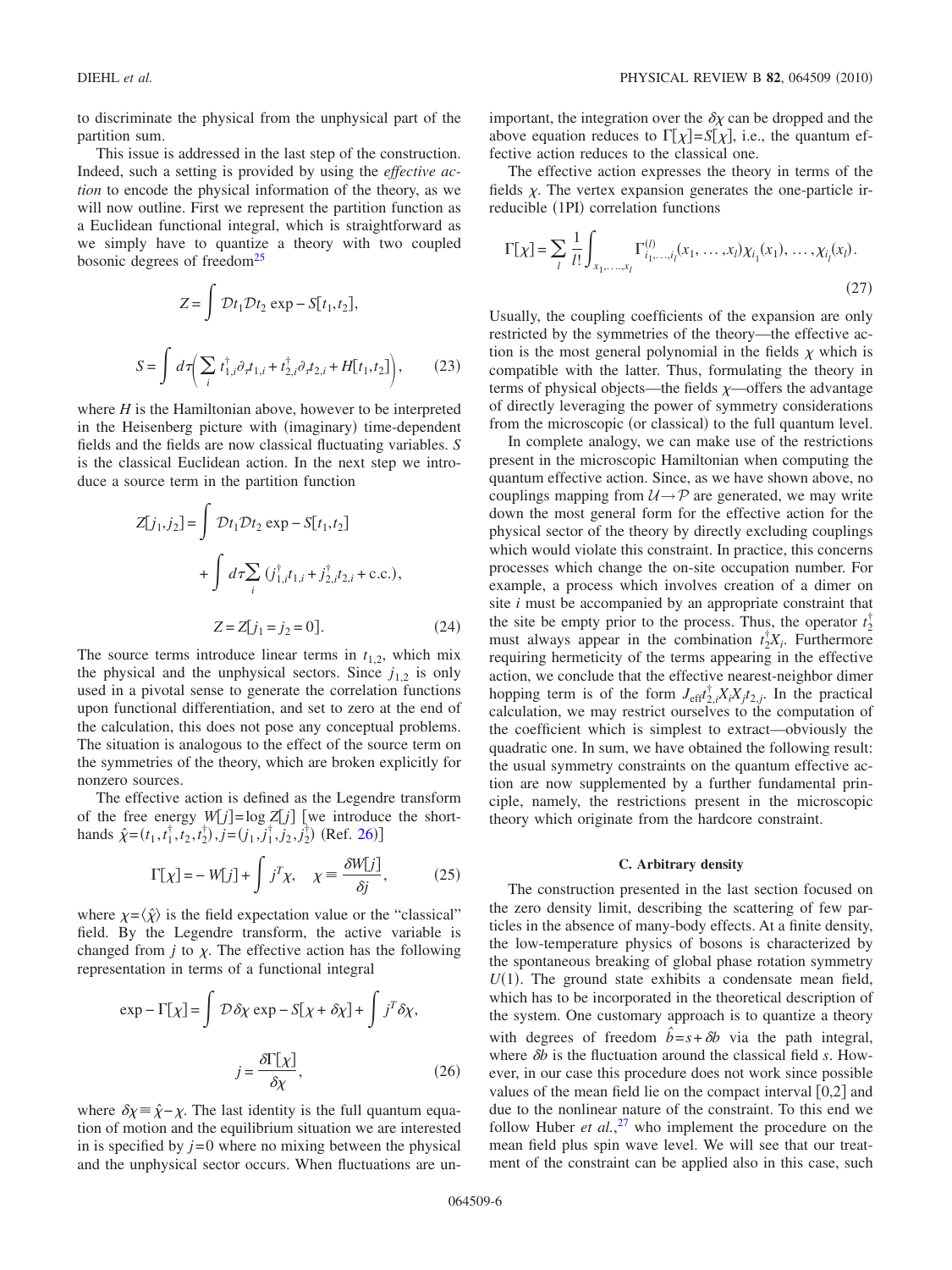that we arrive at an exact formulation of the problem in the presence of spontaneous symmetry breaking. The procedure consists in first introducing the mean field via a unitary rotation in the space of operators  $[Eq. (29)$  $[Eq. (29)$  $[Eq. (29)$  below] and then quantizing this theory of operators which are free of expectation values via the path integral. In this way, we can obtain a picture which is fully consistent with general features of many-body theories with  $U(1)$  symmetry, in particular, we can derive Goldstone's theorem within our framework.<sup>14</sup>

Here we concentrate on homogeneous ground states, noting that the implementation of spatially dependent order parameters—such as a charge-density wave—is straightforward. One then simply has to use rotation matrices which vary from site to site. Such a situation will be encountered in Ref. [14.](#page-17-12)

Our treatment of the vacuum problem at  $n=0$  started from the idea that in this case, all the amplitude resides in the zerofold occupied state and that fluctuations around this state have to be considered. The excitations on top of this "mean field" vacuum, defined as  $|\Omega\rangle = \prod_i t_{0,i}^{\dagger} |\text{vac}\rangle$ , then turned out to be single atoms and dimers, respectively, as expected intuitively, and we have formulated the corresponding quantum field theory to describe their scattering properties.

In the many-body problem, we proceed in complete analogy by first introducing a mean field vacuum. A general homogeneous mean field vacuum may be written  $as^{28}$ 

$$
|\Omega\rangle = \prod_{i} \left( \sum_{\alpha} r_{\alpha} \exp(i\alpha\phi) |\alpha\rangle_{i} \right)
$$
  
= 
$$
\prod_{i} \left( \sum_{\alpha} r_{\alpha} \exp(i\alpha\phi) t_{\alpha,i}^{\dagger} \right) |\text{vac}\rangle \stackrel{\perp}{=} \prod_{i} b_{0,i}^{\dagger} |\text{vac}\rangle.
$$
 (28)

The introduction of  $b_{0,i}^{\dagger}$  as the new vacuum creation operator implies the need for a redefinition of the remaining two degrees of freedom. Such a transformation is performed via a two-parameter unitary rotation, whose rotation angles are chosen such that the new operators fluctuate around the new vacuum state and do not feature expectation values (cf. Fig. [1](#page-6-1))

$$
b_{\alpha,i}^{\dagger} = (R_{\theta} R_{\chi})_{\alpha\beta} t_{\beta,i}^{\dagger}
$$
 (29)

<span id="page-6-0"></span>with the explicit form of the rotation matrices

$$
R_{\theta} = \begin{pmatrix} \cos \theta/2 & 0 & \sin \theta/2e^{2i\phi} \\ 0 & 1 & 0 \\ -\sin \theta/2e^{-2i\phi} & 0 & \cos \theta/2 \end{pmatrix},
$$

$$
R_{\chi} = \begin{pmatrix} 1 & 0 & 0 \\ 0 & \cos \chi/2 & -\sin \chi/2e^{i\phi} \\ 0 & \sin \chi/2e^{-i\phi} & \cos \chi/2 \end{pmatrix}.
$$
(30)

A finite  $\theta(\chi)$  corresponds to a finite amplitude in  $|2\rangle(|1\rangle)$ . The precise relation is

$$
r_0 = \cos \theta/2, \quad r_1 = \sin \theta/2 \sin \chi/2, \quad r_2 = \sin \theta/2 \cos \chi/2.
$$
\n(31)

The strategy is to first rotate to the new mean field state by inverting the unitary matrix in Eq. ([29](#page-6-0)) and *subsequently* 

<span id="page-6-1"></span>

FIG. 1. (Color online) Rotation to a new ground state: the vacuum states  $n=0(2)$  are described by the mean field vector (red online) pointing from the center of the sphere in positive (negative) *z* direction. The fluctuations form a coordinate system (black online) in which the direction collinear to the mean field vector is eliminated via the implementation of the constraint. All mean field vectors not in the *z* direction describe a homogeneous superfluid ground state. A situation analogous to the one for the vacua is achieved via an appropriate rotation of the coordinates for the fluctuations.

implement the constraint. Analogous to the procedure in the physical vacuum, we may now eliminate the operator  $b_0$ which is chosen to include the expectation value. We note that the local rotating frame transformation, Eq.  $(14)$  $(14)$  $(14)$ , can be applied also here, showing that the phase of  $b<sub>0</sub>$  is irrelevant for the Hamiltonian. Consequently we can implement the constraint by the formal replacement

$$
b_{0,i} \to X_i \equiv 1 - b_{1,i}^{\dagger} b_{1,i} - b_{2,i}^{\dagger} b_{2,i}, \quad b_{0,i}^{\dagger} b_{0,i} \to X_i. \tag{32}
$$

<span id="page-6-2"></span>The second expression is simply a rearrangement of the Holonomic constraint. The resulting bosonic Hamiltonian, which is then quantized by means of a functional integral, is rather complex, and its explicit form and analysis are discussed in Ref. [14.](#page-17-12) However, it exhibits a simple structure

$$
H = E_{\rm GW} + H_{\rm SW} + H_{\rm int}.\tag{33}
$$

 $E_{\text{GW}}$  is the Gutzwiller mean field energy and  $H_{\text{SW}}$  describes the quadratic spin wave theory. $2<sup>9</sup>$  The corrections to the mean field phase diagram, as well as nontrivial effects in the deep infrared physics which we analyze in Ref. [14](#page-17-12) are not captured at this quadratic level. They are all encoded in the interaction part *H*int.

At this point, let us compare our findings to the work of Huber *et al.*<sup>[27](#page-18-6)</sup> We have verified explicitly that the quadratic part of the Hamiltonian coincides with the spin wave or Bogoliubov theory obtained in that work, though the authors use a different prescription for the resolution of the constraint for a single  $b_0$  operator. The reason is that whenever the operator  $b_0$  appears in multiplicative combination with another operator  $b_1$ ,  $b_2$ , the replacement prescribed by the first expression of Eq.  $(32)$  $(32)$  $(32)$  gives rise to at least cubic terms neglected in the spin wave approximation. In contrast, when the combination in the second expression of Eq.  $(32)$  $(32)$  $(32)$  ap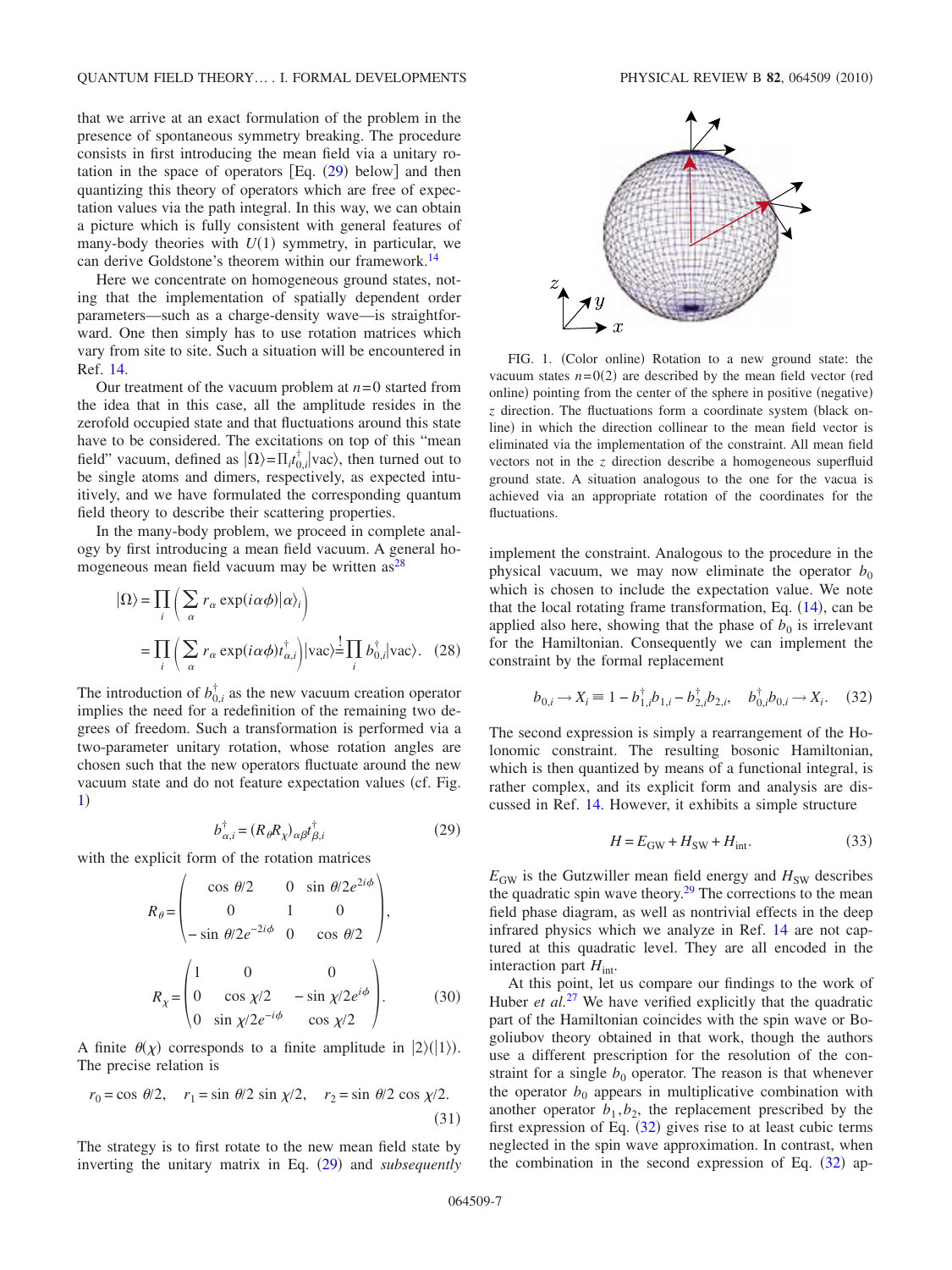pears, one simply has to rearrange the constraint and no difference between the two approaches appears.

The many-body problem is completely specified only upon indicating conditions which determine the two rotation angles  $\theta$ ,  $\chi$ . In Ref. [14](#page-17-12) we show that they are fixed by gap equations which emerge as a consequence of Goldstone's theorem. Furthermore, the chemical potential is fixed via the equation of state when calculations at fixed filling are intended. These conditions are exact but implicit and can be resolved approximately only. The simplest approximation reproduces the classical or mean field solution as anticipated above but it is possible to go beyond this simple scheme with our setting.<sup>14</sup>

## **D. Relation to a spin-1 model**

From the availability of only three onsite states, it is clear that there exists a mapping of the three-body constrained Bose-Hubbard model to a spin-1 model. Nevertheless, it seems advantageous to us to work with the above construction of mapping to a coupled boson theory. The reason is twofold.

First, the practical analytical analysis of spin models beyond the standard mean field plus noninteracting spin wave approximation is technically very hard. Indeed, usually one resorts to introducing an artificial smallness parameter (inverse number of field components 1/*N*, inverse total spin  $1/S$ ), such that a Gaussian theory becomes exact in the limit  $N, S \rightarrow \infty$ , and organizes an expansion scheme around this noninteracting fixed point  $(1/N, 1/S)$  expansions). This is then followed by a continuation of the results to the physical system of interest, where *N* and *S* are typically small. However, in our model  $S = 1$ , and most of the effects which we discuss here and in Ref. [14—](#page-17-12)ranging from the nonperturbative formation of the dimer bound state in vacuum over corrections to the phase boundary to the true nature of the phase transition—are not accessible to leading order in the abovementioned schemes since they are all rooted in the intrinsic nonlinearities of the theory.

Second, typically the direct mapping of a bosonic theory with hardcore constraint yields a rather complicated effective microscopic spin Hamiltonian, which further complicates an analysis in terms of spin degrees of freedom. For example, in our case the corresponding spin model would feature cubic and quartic bilocal spin interactions  $\sim s_i^z s_i^+ s_j^- + H.c.$  $\sim s_i^z s_i^+ s_j^- s_j^z$ +H.c. with interaction constants of the same order as the quadratic terms[.27](#page-18-6) These terms break the rotation symmetries typically present in generic Heisenberg models for magnets. Physically, the appearance of such terms has to be expected since none of these rotation symmetries are present in the hardcore boson model. Clearly, mapping the constrained model to a theory of unconstrained coupled boson degrees of freedom, which find a natural interpretation in terms of single particle and bound state degrees of freedom, is closer to the physics of the boson theory with hardcore constraint.

Reversely however, we emphasize that the class of spin models which can be readily encompassed within our formalism is made up of Heisenberg XX models in external fields with possible extensions to XXZ models with small anisotropy. The power of conventional field theory techniques can thus be applied to such models.

### <span id="page-7-0"></span>**V. FLUCTUATIONS IN THE VACUUM PROBLEM**

In this section, we analyze the quantum field theory derived above in the limits *n*=0,2. This provides a useful starting point for the treatment of the many-body problem addressed in Ref. [14.](#page-17-12) First we focus on the two-body problem, for which we present the exact solution within our framework. The Schrödinger equation for two-particle scattering is correctly reproduced. Clearly, for two particles, the physical three-body constraint cannot play a role. However, a mathematically wrong or only approximate implementation of the constraint will produce a wrong scattering equation as we see explicitly. Second, we use the language of Feynman diagrams to explicitly calculate the two-dimer interaction strength up to fourth order in the perturbative regime  $J/|U|$  $\leq 1$ . This provides another benchmark for our formalism. Third, we consider hole scattering in the limit  $n=2$  and discuss the formation of a dihole bound state, which exhibits properties different from the dimer bound state at *n*=0.

Below we introduce the formalism used to do concrete calculations, the Dyson-Schwinger equations, demonstrating how to use the powerful methods of quantum field theory in our problem. These equations provide an exact hierarchy of relations between correlation functions. We find that in the vacuum limit, where the system of equations describes fewparticle scattering, the equations for the dimer self energy and the splitting vertex are one loop. Furthermore, the atom self-energy is not renormalized. These three generalized couplings form a closed system of equations, decoupling from higher interaction vertices. We find the exact solution for these equations. These ingredients lead to the exact solution of the two-body problem, which manifests itself in the emergence of the nonperturbative Schrödinger equation for the bound state.

In order to compute higher interaction vertices, we need to take higher loop diagrams into account and the system of equations for these vertices is not closed. However, we can establish a perturbative expansion of the equations in the limit  $J/[U] \rightarrow 0$ . In Ref. [14,](#page-17-12) we establish the relation of the resulting effective theory to a spin-1/2 model in this limit.

### **A. Dual Feshbach model**

Before embarking the calculations, let us briefly discuss the microscopic model emerging from our quantization prescription. We start with the microscopic action, obtained from Hamiltonian  $(18)$  $(18)$  $(18)$  using Eq.  $(23)$  $(23)$  $(23)$ . The complex fields  $t_{1,2}^{\dagger}, t_{1,2}$  are now fluctuating classical variables and we may permute them at will

$$
S[t_1, t_2] = \int d\tau \Big( \sum_i \left[ t_{2,i}^{\dagger}(\tau) (\partial_{\tau} - 2\mu + U) t_{2,i}(\tau) + t_{1,i}^{\dagger}(\tau) \right. \\ \times (\partial_{\tau} - \mu) t_{1,i}(\tau) \Big) - J \sum_{\langle i,j \rangle} \left[ t_{1,i}^{\dagger}(\tau) t_{1,j}(\tau) X_i(\tau) X_j(\tau) \right. \\ \left. + 2t_{2,i}^{\dagger}(\tau) t_{2,j}(\tau) t_{1,j}^{\dagger}(\tau) t_{1,i}(\tau) + \sqrt{2} \left[ t_{2,i}^{\dagger}(\tau) t_{1,i}(\tau) t_{1,j}(\tau) \right. \Big) \right]
$$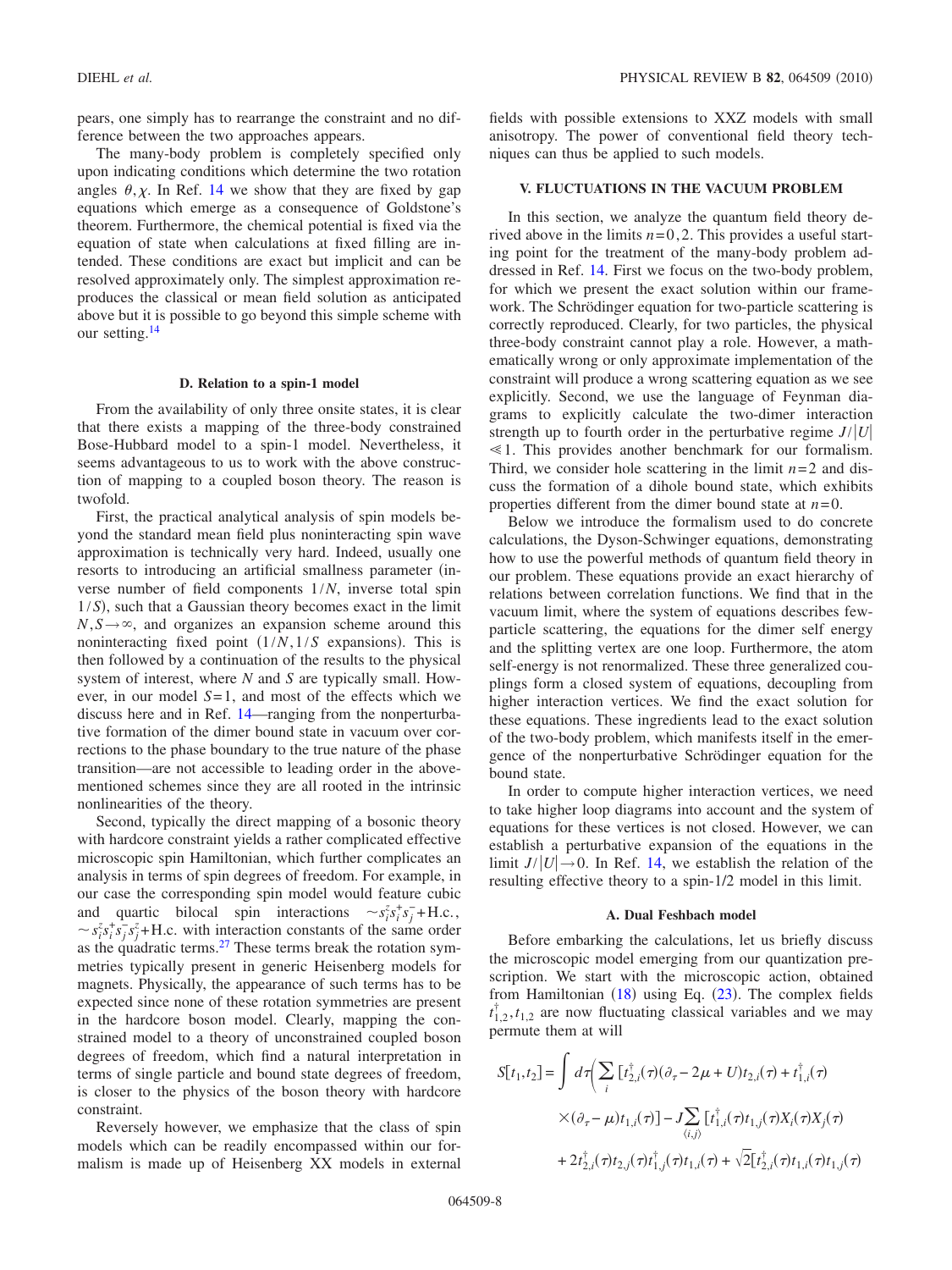QUANTUM FIELD THEORY... . I. FORMAL DEVELOPMENTS PHYSICAL REVIEW B 82, 064509 (2010)

$$
+ t_{2,i}(\tau) t_{1,i}^{\dagger}(\tau) t_{1,j}^{\dagger}(\tau) \big] X_j(\tau) \big] \bigg). \tag{34}
$$

This action has the form of a Feshbach resonance model (see Ref. [30](#page-18-9) for the fermion case, and Refs. [4](#page-17-3) and [5](#page-17-4) for the bosonic case) on the lattice, with nonlocal interaction parameters: the dimer degree of freedom couples to the chemical potential with double strength, taking care of the double atom number in the dimer. The role of the "detuning" of the dimer state from the atoms is played by the onsite interaction. We note an interesting duality to the standard Feshbach model in the continuum for atom and dimer degrees of freedom obtained from a Hubbard-Stratonovich decoupling of an attractive (local) two-body interaction  $u$ : such a procedure generates a detuning  $\nu \sim 1/u$  while in our case the detuning  $\nu \sim U$ . Physically, this means that the bound state formation in our lattice scenario is a weak coupling phenomenon while being a strong coupling (resonant) effect in the continuum. Further note that the usual lattice construction using the single band approximation is delicate for systems close to Feshbach resonances $31$  and a realization of lattice Feshbach models in the resonant case is therefore not a straightforward task while it is realized in a natural way here.

The physically most important coupling is the Feshbach or splitting vertex. It describes the formation of a dimer out of two atoms and its reverse. In contrast to the conventional continuum Feshbach model, the splitting vertex in our model is bilocal, which in momentum space induces a form factor but does not lead to complications and still allows for an exact solution of the two-body problem. The term in the third line describes a nonlocal interaction between atoms and dimers.

In the loop calculations we prefer to work in frequency and momentum space. With the definitions

$$
t_{\alpha,i}(\tau) = \int_{q} e^{iqx_{i}} t_{\alpha,q}, \quad t_{\alpha,i}^{\dagger}(\tau) = \int_{q} e^{-iqx_{i}} t_{\alpha,q}^{\dagger},
$$

$$
x_{i} = (\tau, \mathbf{x}_{i}), \quad q = (\omega, \mathbf{q}), \quad \int_{q} = \int \frac{d\omega}{2\pi} \sum_{\mathbf{q}} ,
$$

$$
\epsilon_{\mathbf{q}} = J \sum_{\lambda=1}^{d} \cos(\mathbf{q} \mathbf{e}_{\lambda}), \quad \Delta X_{q,k} = + (t_{1,q}^{\dagger} t_{1,k} + t_{2,q}^{\dagger} t_{2,k}) \quad (35)
$$

the Fourier transformed action reads

<span id="page-8-2"></span>
$$
S[t_1, t_2] = \int_q [t_{1,q}^{\dagger} (i\omega - \mu - 2\epsilon_{\mathbf{q}}) t_{1,q} + t_{2,q}^{\dagger} (i\omega - 2\mu + U) t_{2,q}]
$$
  

$$
- \sqrt{2} \int_{q_1, q_2, q_3} \delta(q_1 - q_2 - q_3) (\epsilon_{\mathbf{q}_2} + \epsilon_{\mathbf{q}_3})
$$
  

$$
\times (t_{2,q_1}^{\dagger} t_{1,q_2} t_{1,q_3} + \text{H.c.}) - 2 \int_{q_1, \dots, q_4}
$$
  

$$
\times \delta(q_1 - q_2 + q_3 - q_4) [\epsilon_{\mathbf{q}_1 - \mathbf{q}_4} + \epsilon_{\mathbf{q}_2 - \mathbf{q}_3}]
$$

$$
\times t_{1,q_1}^{\dagger}t_{1,q_2}t_{2,q_3}^{\dagger}t_{2,q_4} + \sqrt{2}\int_{q_1,\ldots,q_5} \delta(q_1 - q_2 - q_3 + q_4)
$$
  
\n
$$
- q_5[\epsilon_{q_1-q_2} + \epsilon_{q_1-q_3}](t_{2,q_1}^{\dagger}t_{1,q_2}t_{1,q_3}\Delta X_{q_4,q_5} + \text{h.c.})
$$
  
\n
$$
+ 2\int_{q_1,\ldots,q_4} \delta(q_1 - q_2 + q_3 - q_4)
$$
  
\n
$$
\times [\epsilon_{q_1} + \epsilon_{q_2} ]t_{1,q_1}^{\dagger}t_{1,q_2}\Delta X_{q_3,q_4}
$$
  
\n
$$
- \int_{q_1,\ldots,q_6} \delta(q_1 - q_2 + q_3 - q_4 + q_5 - q_6)
$$
  
\n
$$
\times [\epsilon_{q_2+q_3-q_4} + \epsilon_{q_2+q_5-q_6}]t_{1,q_1}^{\dagger}t_{1,q_2}\Delta X_{q_3,q_4}\Delta X_{q_5,q_6}.
$$
  
\n(36)

#### **B. Dyson-Schwinger equations**

Dyson-Schwinger equations (DSEs) (Ref. [16](#page-17-14)) are a direct consequence of the shift invariance of the functional integral

$$
0 = \frac{1}{Z[j]} \int \mathcal{D}(\delta \hat{\chi}) \frac{\delta}{\delta \hat{\chi}} \exp - S[\hat{\chi}] + j^T \delta \hat{\chi}
$$
  
= 
$$
\frac{1}{Z[j]} \int \mathcal{D}(\delta \hat{\chi}) \left( -\frac{\delta S}{\delta \hat{\chi}} + j \right)^T \exp - S[\hat{\chi}] + j^T \delta \hat{\chi}.
$$
 (37)

<span id="page-8-0"></span>Switching to the effective action, i.e., requiring  $j = \delta \Gamma / \delta \chi$ , the above equation turns into

$$
\frac{\delta \Gamma}{\delta \chi} = \left\langle \frac{\delta S}{\delta \hat{\chi}} \right\rangle|_{j = \delta \Gamma / \delta \chi}.
$$
 (38)

This is the DSE for the one-point function. To reveal the structure of the DSEs for higher *N*-point functions, we consider a general classical action with *M* vertices. We write the classical action in a vertex expansion

$$
S[\hat{\chi}] = S[\chi] + \sum_{N=1}^{M} \frac{1}{N!} S_{\alpha_1, \dots, \alpha_N}^{(N)} \delta \hat{\chi}_{\alpha_1}, \dots, \delta \hat{\chi}_{\alpha_N}.
$$
 (39)

Here  $\alpha_i$  is a multi-index collecting field type as well as space and timelike (or momentum and frequency) indices. *S* and  $S^{(N)}$  still depend on the classical field  $\chi$ . Plugging the vertex expansion into Eq.  $(38)$  $(38)$  $(38)$  relates the field derivative of the effective action to 1PI Green's functions up to order *M*. We can turn the DSE into a manifestly closed equation, i.e., an equation which is expressed solely in terms of the effective action and its functional derivatives. It reads

<span id="page-8-1"></span>
$$
\frac{\delta \Gamma}{\delta \chi_{\beta}} = S_{\beta}^{(1)} + \frac{1}{2!} S_{\alpha_1 \alpha_2 \beta}^{(3)} G_{\alpha_1 \alpha_2} + \sum_{N=4}^{M} \frac{1}{(N-1)!} S_{\alpha_1, \dots, \alpha_{N-1} \beta}^{(N)}
$$

$$
\times \left[ \prod_{i=3}^{N-1} G_{\alpha_i \kappa_i} \frac{\delta}{\delta \chi_{\kappa_i}} \right] G_{\alpha_1 \alpha_2}.
$$
(40)

For  $N=4$  the derivative operator in the squared brackets is just the unit matrix. The full propagator is denoted by *G* and we have the relation  $G_{\alpha\beta} = (\Gamma^{(2)})_{\alpha\beta}^{-1}$ . The full propagator as well as the classical vertices are functions of the classical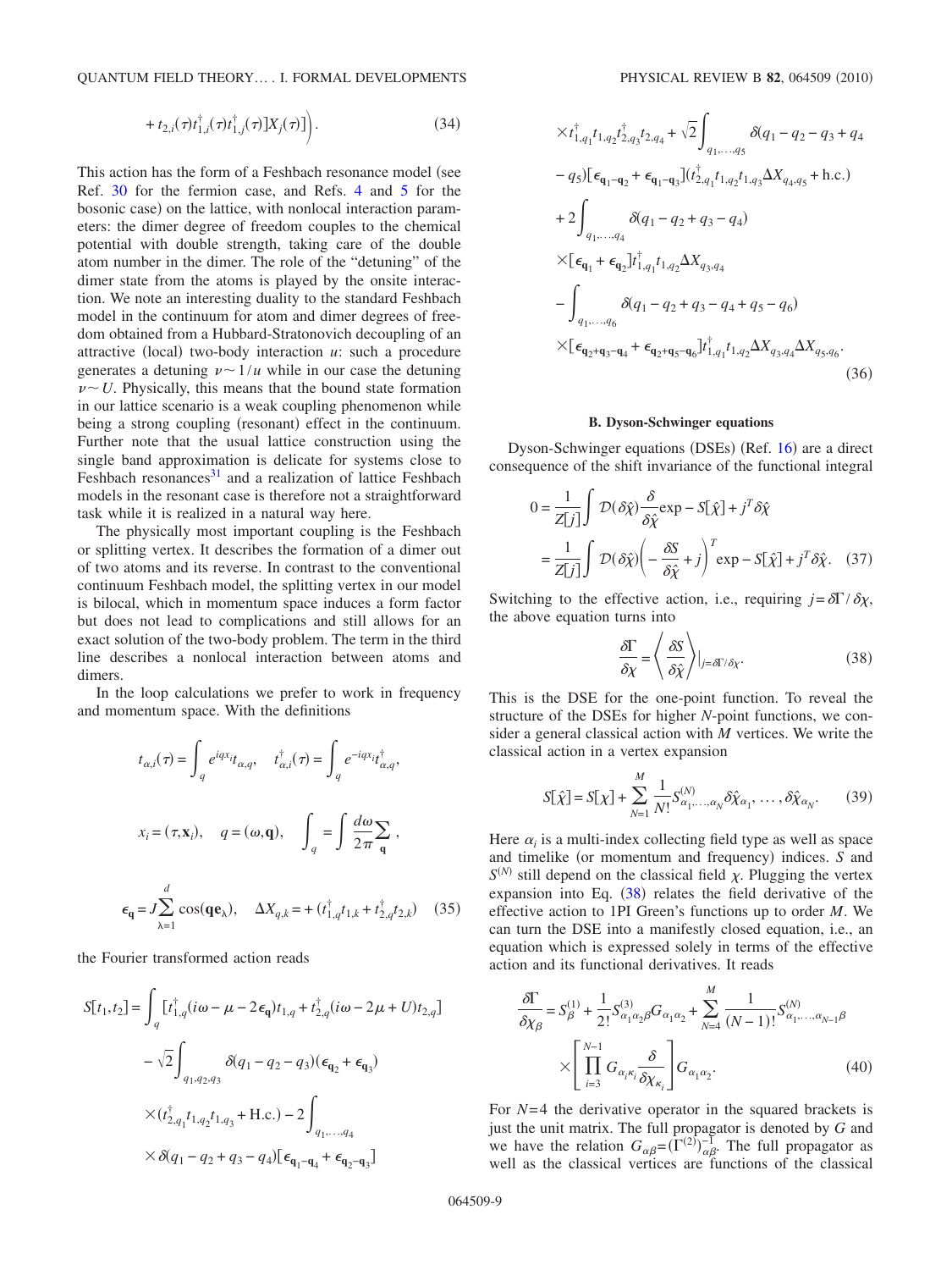<span id="page-9-0"></span>

FIG. 2. Scattering equations in vacuum. The solid lines represent atom propagators. Full vertices are signaled with heavy blobs. (a) Equation for the dimer self-energy. The full Feshbach vertex is needed for its solution. (b) Renormalization of the Feshbach vertex. External momentum configurations are chosen as needed in (a).

field,  $S^{(N)} = S^{(N)}[\chi], G = G[\chi],$  such that the DSE for the *N*-point correlation function can be obtained by taking *N* −1 functional derivatives on Eq. ([40](#page-8-1)). We observe that the one-point function  $\delta \Gamma / \delta \chi_B$  depends on correlation functions up to order *M* − 1. Thus, the DSE for the *N*-point function features vertices up to order *M* +*N*− 2. Furthermore the selfconsistency equations for the correlation functions for a theory with classical vertices up to order *M* features *M* − 2-loop diagrams since the order *M* vertex has *M* − 1 internal lines.

#### **C. Exact solution of the two-body problem**

The scattering problem is described by two coupled integral equations for the exact dimer self-energy and for the exact Feshbach vertex, cf. Fig. [2](#page-9-0) and Appendix for the derivation. Inserting the frequency and momentum configurations appropriate for two-body scattering as depicted in Fig. [2](#page-9-0) and integrating out the frequencies, we obtain

<span id="page-9-2"></span>
$$
G_d^{-1}(E, \mathbf{k}) = G_d^{(0)-1}(E, \mathbf{k}) + \Sigma(E, \mathbf{k}),
$$
  

$$
\Sigma(E, \mathbf{k}) = -\frac{1}{\sqrt{2}} \int \frac{d^d q}{(2\pi)^d} \frac{\Gamma_{\mathbf{k}}(\mathbf{q}) \Gamma_{\mathbf{k}}^{(0)}(\mathbf{q})}{E + \Gamma_{\mathbf{k}}^{(0)}(\mathbf{q})},
$$
  

$$
\Gamma_{\mathbf{k}}(\mathbf{p}) = \Gamma_{\mathbf{k}}^{(0)}(\mathbf{p}) + \int \frac{d^d q}{(2\pi)^d} \frac{\Gamma_{\mathbf{k}}(\mathbf{q}) (\Gamma_{\mathbf{k}}^{(0)}(\mathbf{p}) + \Gamma_{\mathbf{k}}^{(0)}(\mathbf{q}))}{E + \Gamma_{\mathbf{k}}^{(0)}(\mathbf{q})}
$$
(41)

with the definitions

$$
\Gamma_{\mathbf{k}}^{(0)}(\mathbf{q}) = -2\sqrt{2}(\epsilon_{\mathbf{q}} + \epsilon_{\mathbf{q}-\mathbf{k}}), \quad E = \sqrt{2}(i\omega - 2\mu), \quad (42)
$$

where  $\omega$  is the Euclidean external frequency. The difference between the full  $[G_d(E, \mathbf{k})]$  and the bare  $[G_d^{(0)}(E, \mathbf{k})]$  Green's function is the dimer self-energy,  $\sum_{i=1}^{\infty} E_i(\mathbf{k}) = G_d^{-1}(E, \mathbf{k})$  $-G_d^{(0)-1}(E, \mathbf{k})$ . Note carefully the appearance of both external (p) and loop (q) momenta in the equation for the full Feshbach vertex. The second equation can be solved independently of the first one. This can be done by choosing the following ansatz for the full vertex

$$
\Gamma_{\mathbf{k}}(\mathbf{q}) = \Gamma_{\mathbf{k}}^{(0)}(\mathbf{q}) \gamma^{(0)}(E, \mathbf{k}) + \gamma^{(1)}(E, \mathbf{k}), \tag{43}
$$

where the unknown  $\gamma^{(0)}$  is dimensionless while  $\gamma^{(1)}$  carries dimension of energy. The two unknown functions depend only on the external center-of-mass momentum **k** and the energy variable *E*; the dependence on the relative momentum **q** only appears in the coefficient of  $\gamma^{(0)}$ . Comparing coefficients this ansatz yields the following system of coupled equations for the unknowns:

$$
\gamma^{(0)} = 1 + \gamma^{(0)}(1 - EI) + \gamma^{(1)}I,
$$
  

$$
\gamma^{(1)} = [\gamma^{(1)} - \gamma^{(0)}E](1 - EI),
$$
 (44)

where we use the abbreviation

$$
I(E, \mathbf{k}) = \int \frac{d^d q}{(2\pi)^d} \frac{1}{E + \Gamma_{\mathbf{k}}^{(0)}(\mathbf{q})}
$$
(45)

and the simplifications

$$
\int \frac{d^d q}{(2\pi)^d} \frac{\Gamma_{\mathbf{k}}^{(0)}(\mathbf{q})}{E + \Gamma_{\mathbf{k}}^{(0)}(\mathbf{q})} = 1 - EI,
$$

$$
\int \frac{d^d q}{(2\pi)^d} \frac{\Gamma_{\mathbf{k}}^{(0)}(\mathbf{q}) \Gamma_{\mathbf{k}}^{(0)}(\mathbf{q})}{E + \Gamma_{\mathbf{k}}^{(0)}(\mathbf{q})} = E(EI - 1).
$$
(46)

<span id="page-9-3"></span>The solution of the above equations is

$$
\gamma^{(0)} = 1, \quad \gamma^{(1)} = E - I^{-1},
$$
  
\n $\Gamma_{\mathbf{k}}(\mathbf{q}) = [E + \Gamma_{\mathbf{k}}^{(0)}(\mathbf{q})] - I^{-1}.$  (47)

The exact self-energy is given by

$$
\Sigma(E, \mathbf{k}) = \frac{1}{\sqrt{2}} (I^{-1} - E)
$$
  
= - (i\omega - 2\mu)  
+ 
$$
\left[ \int \frac{d^d q}{(2\pi)^d} \frac{1}{-2(\epsilon_q + \epsilon_{q-\mathbf{k}}) + i\omega - 2\mu} \right]^{-1}
$$
(48)

such that the equation for the full inverse dimer Green's function becomes with  $G_d^{(0)-1}(E, \mathbf{k}) = i\omega - 2\mu + U$ 

<span id="page-9-1"></span>
$$
G_d^{-1}(E, \mathbf{k}) = U + \left[ \int \frac{d^d q}{(2\pi)^d - 2(\epsilon_{\mathbf{q}} + \epsilon_{\mathbf{q}-\mathbf{k}}) + i\omega - 2\mu} \right]^{-1}.
$$
\n(49)

The presence of a bound state is signaled by a pole in the dimer Green's function at zero center-of-mass momentum and zero external frequency,  $G_d^{-1}(\omega=0; \mu, \mathbf{k}=0) = 0$ . The chemical potential  $\mu$  in the physical vacuum can be interpreted as the binding energy $^{33}$  after an appropriate decomposition which ensures that the atom at rest has no kinetic energy,  $\mu = \mu_b - Jz$ . This definition separates true kinetic from true potential (binding) energy, and finite momentum excitations have positive energy,  $\delta \epsilon_{q} = J \Sigma_{\lambda} (1 - \cos q \epsilon_{\lambda})$ . Then, we have for the binding energy  $E_b = 2\mu_b$  and we note that the atoms are gapped out with half the binding energy since their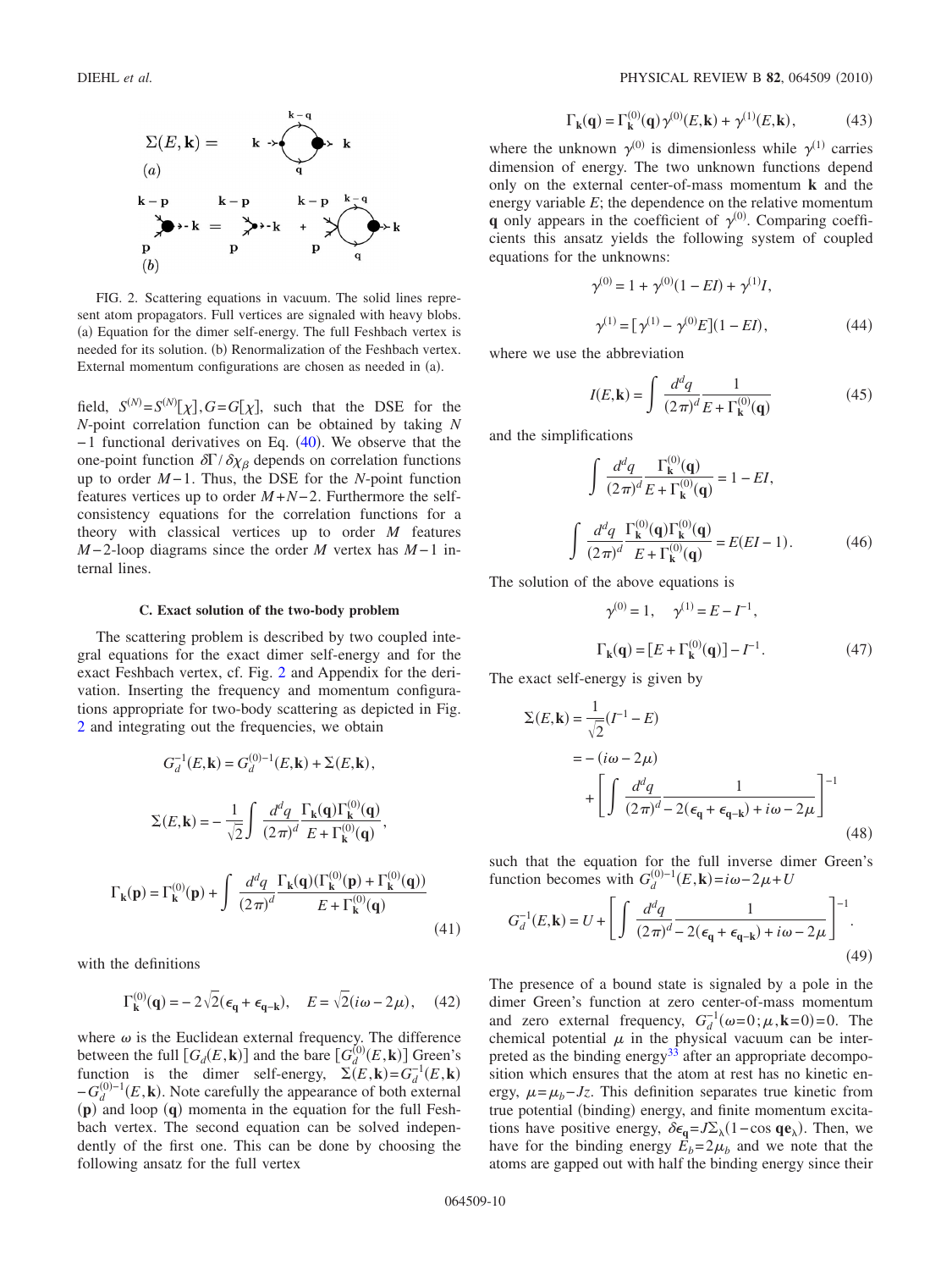Green's function involves  $-\mu_b$ . Thus, the molecular degrees of freedom are the lowest excitations since in contrast to the atoms they are massless (pole condition). For vanishing binding energy we have  $\mu_b = 0$ , such that the situation is reversed: The atoms are the gapless excitations while the molecules are gapped. Introducing dimensionless and dimensionally invariant variables  $\tilde{U} = U/(Jz)$ ,  $\tilde{E}_b = E_b/(Jz)$  the pole condition leads to

<span id="page-10-2"></span>
$$
\frac{1}{|\tilde{U}|} = \int \frac{d^d q}{(2\pi)^d} \frac{1}{-\tilde{E}_b + 2/d \sum_{\lambda} (1 - \cos q \mathbf{e}_{\lambda})}.
$$
 (50)

This is precisely the Schrödinger equation for the dimer bound state. We discuss the formation of the bound state since it will be interesting to confront these well-known results to the formation of dihole bound states at  $n=2$  which shows different properties. The bound state forms at the critical  $\tilde{U}_d$  in *d* dimensions where  $E_b$ =0. In three dimensions, the integral evaluates to a finite value while in two dimensions a logarithmic infrared divergence pushes  $\tilde{U}_2$  to zero

$$
\widetilde{U}_3 \approx -\frac{4}{3}, \quad \widetilde{U}_2 = 0. \tag{51}
$$

This has to be compared to the mean field result at zero density,  $\tilde{U}_{\text{mf}}$ =−2, obtained from the classical inverse dimer Green's function  $G_d^{(0)-1}(\omega=0; \mu, \mathbf{k}=0)$ . We observe a substantial downshift in the critical interaction strength. Close to the onset of the bound state the binding energy starts quadratically  $(d=3)$ , respectively, exponentially  $(d=2)$ , due to the square root nonanalyticity respective logarithmic divergence of the fluctuation integral

<span id="page-10-1"></span>
$$
d = 3: \widetilde{E}_b \approx -\left(\frac{|\widetilde{U}| - |\widetilde{U}_3|}{\sigma \widetilde{U}_3}\right)^2,
$$
  

$$
d = 2: \widetilde{E}_b \approx -\frac{\Lambda^2}{2} \exp\left(-\frac{2\pi}{|\widetilde{U}|}\right),
$$
  

$$
\widetilde{E}_{b,\text{mf}} = \widetilde{U}_{\text{mf}} - |\widetilde{U}| = 2 - |\widetilde{U}| \tag{52}
$$

with numbers  $\sigma \approx 0.42$ ,  $\Lambda \approx 5.50$  determined numerically. We have added the linear mean field result. This dimensionally invariant behavior is approached for large negative couplings, cf. Fig. [3.](#page-10-0)

The fact that the Schrödinger equation is reproduced by our nonperturbative calculation is an important benchmark for our theory. Note that any deviating implementation of the constraint, such as an expansion of the square root Eq.  $(13)$  $(13)$  $(13)$ to leading order, would generate incorrect prefactors in the scattering equations, and the Schrödinger equation could not be reproduced.

#### **D. Perturbative limit: Effective two-body hardcore dimer gas**

While the perturbative limit for the two-body problem is straightforwardly obtained to any order from the exact solu-

<span id="page-10-0"></span>

FIG. 3. (Color online) Dimensionless binding energies of dimers  $(n=0)$  and di holes  $(n=2)$ , as a function of the dimensionless interaction strength. The upper lines (black online) denote the mean field results, the lower/middle curves (red/blue online) are the exact binding energies in dimensions 2 and 3, respectively.

tion above, for higher order vertices, nonperturbative calculations are hard—the computation of the full dimer-dimer scattering vertex would require the complete solution of the four-body problem. However, in the limit  $J/U \ll 1$  a systematic perturbative expansion of our set of Dyson-Schwinger Equations is available. For example, at order  $J^2$  only diagrams with at most two vertices have to be taken into account. We find that a loop expansion to one-loop order is insufficient even at order  $J^2$ . We may understand that qualitatively from the fact that on short ranges, we are dealing with a full quantum mechanical problem with strong fluctuations—the occupation of a site is either 0 or 1. Thus, a loop expansion (in orders of  $\hbar$ ) cannot be expected to be reliable.

In this section, we calculate the effective Hamiltonian for dimers. There dimers will obviously have a two-body hardcore constraint, as they are made up of two atoms each. The relation to a spin-1/2 model is made in Ref. [14.](#page-17-12) There, we also show that a symmetry enhancement from the conventional  $U(1) \sim SO(2)$  for bosons to  $SO(3)$  is taking place in the strongly correlated limit and discuss its physical implications. This symmetry enhancement in the considered constraint system is in contrast to systems without a constraint, see Ref. [32.](#page-18-12)

We will first calculate the effective Hamiltonian up to second-order perturbation theory. We then perform a partial calculation of the fourth order. These results are crucially needed when discussing the many-body phases in the strongly coupled regime in Ref. [14](#page-17-12) as well as for the discussion of the nature of the phase transition.

### *1. Second order*

We are interested in extracting the effective action for dimers in the perturbative limit. If restricting to second order in *J*, the effective theory can only contain nearest-neighbor terms. The most general form compatible with the constraint and symmetry principles is given by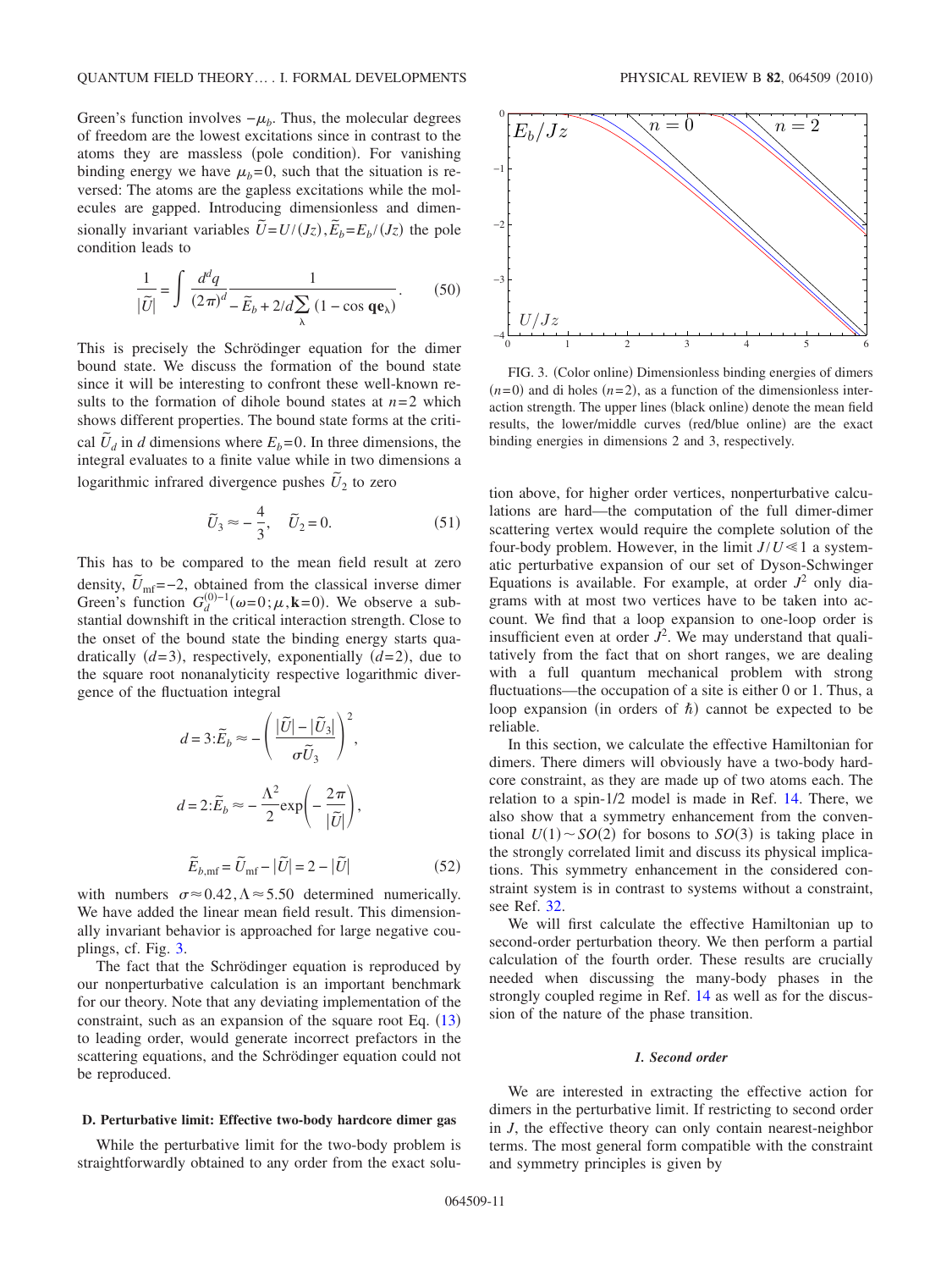<span id="page-11-1"></span>

FIG. 4. The dimer-dimer interaction vertex to second order in the hopping *J*.

<span id="page-11-2"></span>
$$
S[t_2] = \int d\tau \Bigg[ \sum_i Z t_{2,i}^{\dagger}(\tau) (\partial_{\tau} - \mu_d) t_{2,i}(\tau) - t \sum_{\langle i,j \rangle} t_{2,i}^{\dagger}(\tau) X_i(\tau) X_j(\tau) t_{2,j}(\tau) + \frac{\nu}{2} \sum_{\langle i,j \rangle} \hat{n}_{2,i}(\tau) \hat{n}_{2,j}(\tau) \Bigg].
$$
\n(53)

The *X* terms are introduced in order to satisfy the constraint principle and there cannot be an onsite dimer interaction for the same reason. *Z* is a wave-function renormalization factor. It accounts for the energy dependence of the perturbative expansion in  $x = J/[U]$ .  $\mu_d = 2\mu - U + \Delta \mu_d \leq 0$  is the effective dimer chemical potential. *t*,*v* are the constrained hopping and interaction constants to be determined.

*Kinetic terms*. The desired information on the local and the constrained hopping term can be extracted from the so-lution of the two-body problem, Eq. ([49](#page-9-1)). For this purpose we take  $\mu \rightarrow -\infty$ 

<span id="page-11-0"></span>
$$
G_d^{-1}(\omega;\mu,\mathbf{k}) = i\omega - 2\mu + U - \frac{4J^2}{i\omega - 2\mu} \sum_{\lambda} (1 + \cos \mathbf{ke}_{\lambda}).
$$
\n(54)

In this form it is apparent that the full inverse propagator contains the microscopic one exactly but is now supplemented by a qualitatively new hopping term. To be consistent at second order, in the denominator we have to insert  $\mu =$  $\frac{|U|}{2}$ . After Fourier transformation of the quadratic part of the action with inverse Green's function in Eq.  $(54)$  $(54)$  $(54)$ , we obtain  $\Delta \mu_d = 2J^2 z / |U|$ ,  $t = 2J^2 z / |U|$ . The wave-function renormalization factor  $Z$  is extracted from Eq.  $(54)$  $(54)$  $(54)$  from expanding in  $i\omega$ ; there is no second-order contribution at secondorder perturbation theory, i.e., *Z*=1.

*Dimer-dimer interaction.* At short ranges, one expects a dimer density-density repulsion due to the reduced decay and recombination possibilities of one dimer if there is another one sitting close by. The Dyson-Schwinger equation governing the dimer-dimer scattering in the perturbative regime is displayed in Fig. [4.](#page-11-1) The one-particle irreducible graphs give rise to a nearest-neighbor (second order in *J*) density-density repulsion, due to the presence of the constraint, manifesting itself via the five-point splitting vertex. As anticipated above, it is interesting to note that the equation is two-loop even in the leading order perturbation theory. For the derivation of the symmetry factors and the explicit calculation we refer to Appendix. Here we indicate the second-order result of the momentum space calculation and discuss it

$$
\frac{v_{\{\mathbf{k}_i\}}}{2} = \frac{2J^2}{|U|} (\epsilon_{\mathbf{k}_1 - \mathbf{k}_2} + \epsilon_{\mathbf{k}_3 - \mathbf{k}_4} + \epsilon_{\mathbf{k}_1} + \epsilon_{\mathbf{k}_2} + \epsilon_{\mathbf{k}_3} + \epsilon_{\mathbf{k}_4}).
$$
 (55)

The two qualitatively different momentum dependences correspond to different interaction processes in position space. After Fourier transform we find the contribution to the effective action

$$
\frac{2J^2}{|U|} \int d\tau \sum_{\langle i,j \rangle} \left[ \hat{n}_{2,i}(\tau) \hat{n}_{2,j}(\tau) + t_{2,i}^{\dagger}(\tau) t_{2,j}(\tau) (\hat{n}_{2,i} + \hat{n}_{2,j}) \right].
$$
\n(56)

The terms may be interpreted as follows. The first term is a true dimer-dimer interaction describing the exchange of dimers on adjacent sites and is repulsive. The second one is the explicit manifestation of the constraint being inherited by the effective theory of dimers—they precisely contribute the terms linear in  $\hat{n}_2$  which are contained in  $X_i X_j$  in Eq. ([53](#page-11-2)). In summary, the effective couplings to second order read

$$
Z = 1, \quad \Delta \mu_d = t = \frac{v}{2} = \frac{2J^2}{|U|}.
$$
 (57)

Both effective hopping and interaction are not present in the mean field approximation. Conceptually and practically, they are however of high importance. The first one makes the dimers true physical, i.e., spatially propagating degrees of freedom, while the second one, with the positive sign, is very important for the many-body and long-wavelength calculations carried out in Ref. [14](#page-17-12) as it stabilizes the thermodynamic potential for the dimer superfluid. It also gives rise to the stiffness of the superfluid. Since the second-order contributions are due to fluctuations on a single link of nearest neighbors, the results are dimension independent.

#### *2. Fourth order*

At fourth order, we obtain not only nn contributions to the constrained hopping and interaction but also next-to-nearest neighbor contributions. However, due to the reduced number of pathways connecting these more distant sites, the coefficients are substantially smaller then for nn terms. In the following, we thus concentrate on the latter. In particular, for later purposes we will be interested in the deviation of the ratio of interaction vs kinetic energy  $\lambda = v/(2t)$  from the second-order result  $\lambda = 1$ .

A brute force diagrammatic fourth-order calculation is rather complex. Here we present a way to perform the fourth-order calculation of the nn coefficients for the interaction from a combination of geometric and diagrammatic arguments: first we argue that based on the geometry of the contributing processes, the repulsive part of the fourth order contribution must equal the fourth-order hopping contribution. The latter, in turn, can be calculated straightforwardly from the exact solution of the two-body problem. This argument can be applied for processes of arbitrary intersite distance and we will present it in its general form. Then we refocus on nearest neighbors and identify processes contributing to the interaction which have no analog in the hopping process. We calculate the corresponding reduced set of dia-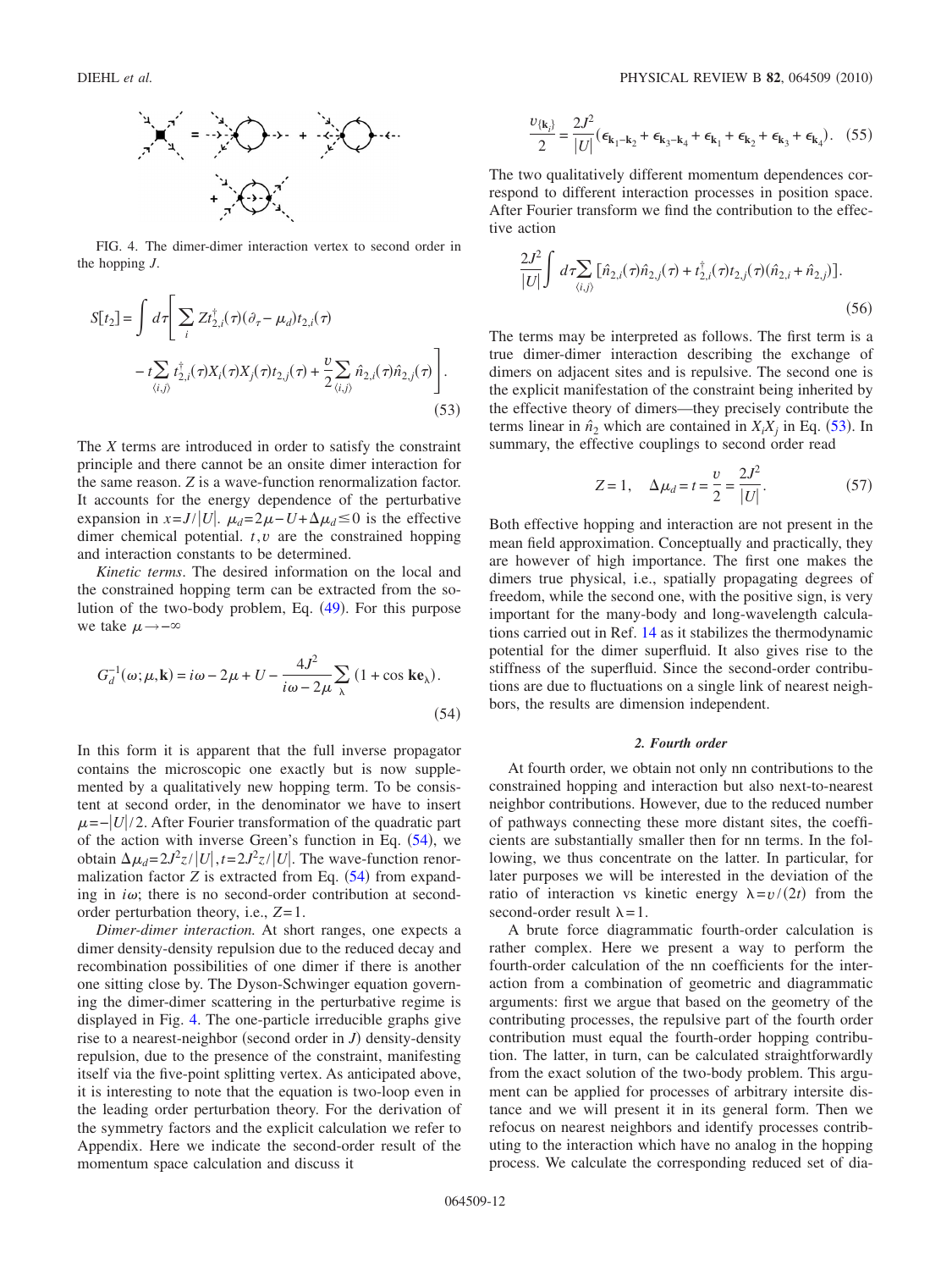<span id="page-12-0"></span>

FIG. 5. Attractive contribution to the nearest neighbor interaction at fourth order. The three-loop graphs implement the constraint, as discussed in the text.

grams explicitly. They yield an attractive contribution to the interaction strength such that  $\lambda < 1$ .

We begin with the geometric argument and consider the hopping first. If we are interested in the energetic contribution of hopping processes at a fixed order in perturbation theory in  $J/[U]$  and at a fixed distance, we can find this contribution in principle by drawing all possible pathways with a fixed number of hops which connect initial and final site. We call these paths connecting initial and final state via hopping the hopping paths. Next we consider the interaction coefficient. The physical origin of this interaction emerges from the constraint: if there is a dimer at site *j*, then another particle cannot hop on this site. This can be calculated as the energy difference that emerges when comparing the number of paths through which a dimer at site *i* can decay and come back to this site without a dimer sitting at *j* and the corresponding number when there is a dimer on *j*. The energy difference obviously is always positive, because the constraint always excludes a stet of paths, leading to a repulsive interaction. Thus, the energy contribution can be obtained by just counting the number of paths where at least one of the traveling particles hits the site *j*. We call these paths interaction paths.

Now we observe that any hopping path can be transformed into an interaction path by reversing the direction of the arrows of one of the traveling particles *on the shortest path* which connects initial and final site (there may be several of these shortest paths) for any overall length of the paths, i.e., at any order of perturbation theory. Therefore, the number of interaction paths is larger or equal compared to the number of hopping paths. The reverse is also true. Thus the number of interaction and hopping paths is equal and therefore the so-obtained contribution to the interaction must equal the fourth-order hopping contribution.

However, in general, there are pathways contributing to the nn interaction which have no analog in the hopping pathways[.34](#page-18-13) These are processes in which *none* of the dimers is static and we have to calculate them diagrammatically. For nn, the corresponding diagrams are provided in Fig. [5.](#page-12-0) We discuss the corresponding processes (the explicit calculations are performed in Appendix): in the left diagrams, the process

starts with the decay of a dimer into atoms, where the sum over nearest neighbors indicates the  $z=2d$  possibilities resulting from the unconstrained splitting vertex. The splitting is then followed by a double swap of atom and dimer. Finally, the atom on *k* recombines with the one on the target site *i* or *j* into a dimer. The position indices of these processes are fixed by the nn range of the couplings and no further summation occurs. Performing the frequency integrations for zero external frequencies, the left side of Fig. [5](#page-12-0) evaluates to  $-16zJx^3$ , with  $x=J/|U|$ , thus providing an attraction piece to the dimer-dimer interaction. The three-loop diagrams on the left take care of the constraint: one decay possibility described by the unconstrained splitting vertex is not allowed since the other dimer is located there. Indeed, the diagrams evaluate to  $+16Jx^3$ , such that the net result of the processes in Fig. [5](#page-12-0) is

$$
\frac{v_a}{2} = -16(z-1)Jx^3.
$$
 (58)

This is an attractive contribution to the nn interaction in any dimension.

We are now in the position to provide the full fourth-order contribution. The repulsive part to the interaction is given by the fourth-order contribution to the nn hopping, which we can obtain from the expansion of Eq.  $(49)$  $(49)$  $(49)$  up to fourth order with the result

$$
\frac{v_r}{2} = t = 2J\{x + [12(z - 1) - 2]x^3\}.
$$
 (59)

We thus obtain the final result for the nn hopping and interaction terms

$$
t = 2J\{x + 2[6(z - 1) - 1]x^{3}\},
$$
  
\n
$$
\frac{v}{2} = \frac{v_{a} + v_{r}}{2} = 2J\{x + 2[2(z - 1) - 1]x^{3}\},
$$
  
\n
$$
\lambda = \frac{v}{2t} = \frac{1 + 2[2(z - 1) - 1]x^{2}}{1 + 2[6(z - 1) - 1]x^{2}} \approx 1 - 8(z - 1)x^{2} < 1.
$$
  
\n(60)

Finally, we discuss an additional effect at fourth order which is associated to the wave function renormalization. The leading term, relevant at fourth-order perturbation theory, can be extracted from the frequency expansion of Eq.  $(54)$  $(54)$  $(54)$  at  $k=0$ , yielding

$$
Z = 1 + 4zx^2. \tag{61}
$$

The correction to the dimensionless quantity *Z* is  $\mathcal{O}(x^2)$  and has effects at fourth order only. For example, if we are interested in the dispersion relation, obtained from the pole condition on the Green's function for real frequencies at a finite molecule momentum **k**,  $G_d^{-1}(i\omega(\mathbf{k}); \mu_b = E_b/2, \mathbf{k}) = 0$ , we  $find<sup>35</sup>$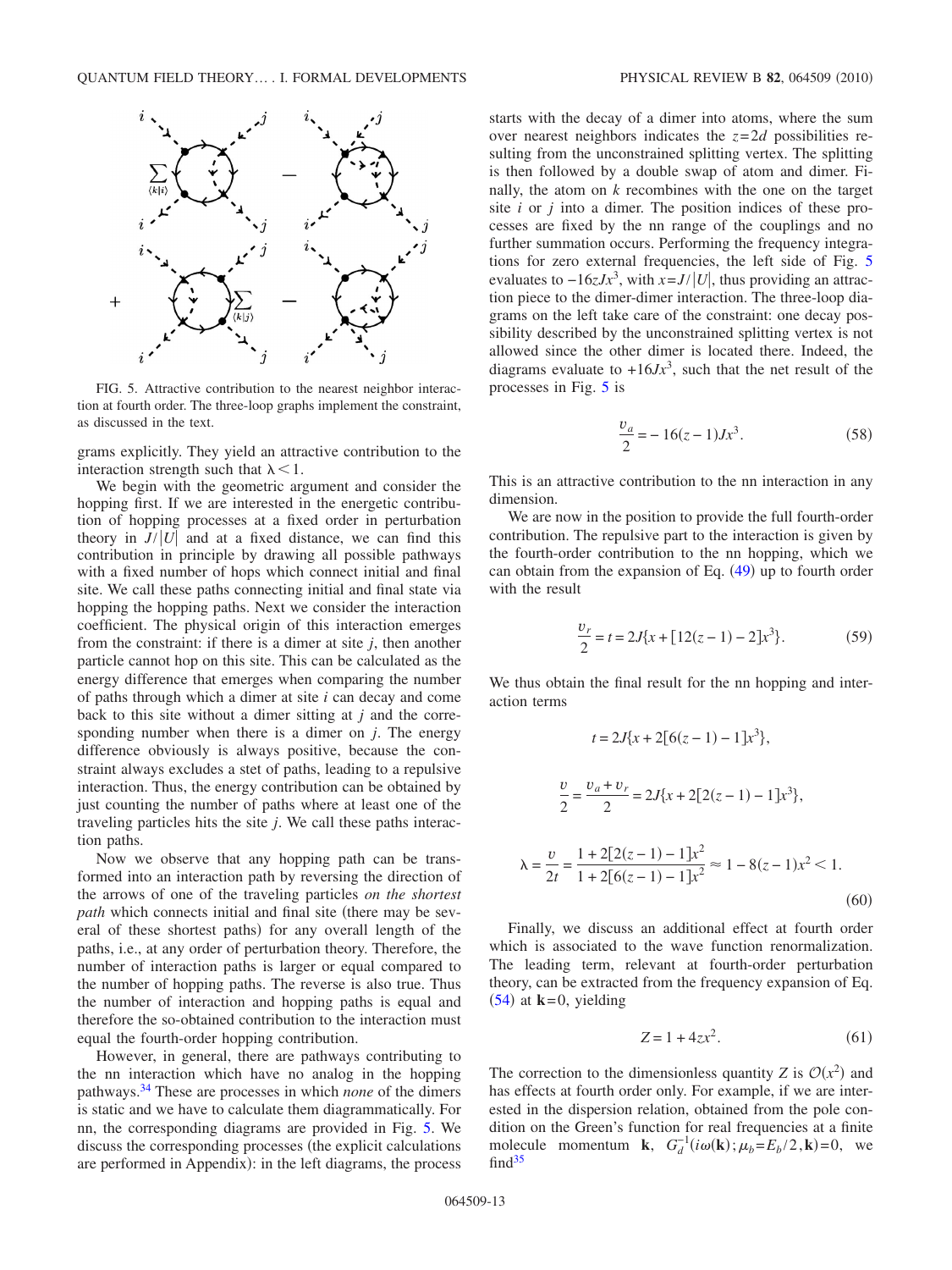$$
\omega(\mathbf{k}) = \frac{4J^2}{Z|U|} \sum_{\lambda} (1 - \cos \mathbf{k} \mathbf{e}_{\lambda}).
$$
 (62)

The wave function contributes a fourth-order term to the dispersion relation. In order to see the effect on the ratio of interaction vs kinetic energy, we absorb the wave-function renormalization factor into a redefinition of the field  $t_2$  $\rightarrow \sqrt{Z}t_2$  and into the remaining couplings, e.g.,  $t \rightarrow \tilde{t} = t/Z, v$  $\rightarrow \tilde{v} = v/Z^2$ , where the redefinition of the couplings is performed in such a way as to keep the full effective action invariant under the transformation. Since  $Z > 1$  we conclude that  $\tilde{\lambda} = \tilde{v}/(2\tilde{t}) < \lambda$ , such that the ratio of interaction vs kinetic energy is effectively decreased additionally. We finally note that the effects of the wave-function renormalization correspond to an energy dependence of an effective Hamiltonian obtained in a Brillouin-Wigner perturbation theory for a microscopic Hamiltonian. It is well known that these effects occur at fourth-order perturbation theory only.

#### **E.** Relation of  $n=0$  and  $n=2$ : Particle-hole mapping

At density  $n=2$ , the physics is expected to be similar to the case  $n=0$ . Similar to the latter, the effect of spontaneous symmetry breaking is absent due to the complete filling. Moreover, due to the constraint, there is only a single microscopic configuration, in full analogy to the completely empty lattice for  $n=0$ . Importantly, therefore the  $n=2$  state in the constrained model must not be viewed as a Mott insulator phase, such as, e.g.,  $n=1$  and strongly positive  $U$ , but rather as a constraint induced band insulator: for *n*= 1 the motion of the particles simply costs energy (providing for the gap in the Mott spectrum) while for  $n=2$  this is impossible in principle. Therefore, we may expect another "vacuum problem." The low-lying excitations on top of this vacuum will be holes and doublets of holes or diholes instead of atoms and dimers, and the complete amplitude resides in the  $t_2$  mode. From this reasoning, we now replace

$$
t_{2,i} \to 1 - t_{1,i}^{\dagger} t_{1,i} - t_{0,i}^{\dagger} t_{0,i} \equiv X'_i.
$$
 (63)

Alternatively, we could have adopted the formal point of view, applying the procedure described in Sec. [IV C](#page-5-0) for the angles  $\chi = \theta = \pi$ . Here we want to stress the physical similarities between  $n=0, 2$ , but of course, the formal procedure generates exactly the same result.

With the above replacement, the Hamiltonian takes the form

$$
H_{\text{kin}} = -J \sum_{\langle i,j \rangle} \left[ 2t_{1,i}^{\dagger} X_i' X_j' t_{1,j} + t_{1,i}^{\dagger} t_{0,i} t_{0,j}^{\dagger} t_{1,j} + \sqrt{2} (X_i' t_{1,i} t_{0,j}^{\dagger} t_{1,j} + t_{1,i}^{\dagger} t_{0,i} t_{1,j}^{\dagger} X_j') \right],
$$
  
\n
$$
H_{\text{pot}} = + \mu \sum_{i} 2t_{0,i}^{\dagger} t_{0,i} + t_{1,i}^{\dagger} t_{1,i} - U \sum_{i} t_{0,i}^{\dagger} t_{0,i} + t_{1,i}^{\dagger} t_{1,i}
$$
  
\n
$$
+ (-2\mu + U) M^d,
$$
 (64)

where *M* is the number of lattice sites in each lattice direction. The potential energy term can be written as

$$
H_{\text{pot}} = -\mu' \sum_{i} 2t_{0,i}^{\dagger} t_{0,i} + t_{1,i}^{\dagger} t_{1,i} + U \sum_{i} t_{0,i}^{\dagger} t_{0,i},
$$

$$
\mu' = -\mu + U. \tag{65}
$$

Working with the action in the following we may permute the operators at will. In this case, the mapping of the action for zero density to the one at  $n=2$  is given, up to constants (the mean field energies) by the following replacements:

<span id="page-13-0"></span>
$$
t_2 \to t_0
$$
,  $\mu \to \mu'$ ,  $U \to U$ ,  $g_{split} \equiv \sqrt{2}J \to \sqrt{2}J$ ,  
 $J_{\text{hop}} \equiv J \to 2J$ ,  $g_{\text{exchange}} \equiv 2J \to J$ . (66)

While the coupling strength of the splitting vertex remains invariant under the transformation, the roles of  $K^{(10)}$  and  $K^{(21)}$  [cf. Eqs. ([12](#page-3-0)) and ([18](#page-4-1))] are exchanged, and so is the role of the corresponding coupling constants.

Based on Eq. ([66](#page-13-0)) we observe that the scattering equation for the holes can be obtained from simple replacements in the scattering Eqs.  $(41)$  $(41)$  $(41)$ . The equation for the hole splitting vertex

$$
\Gamma_{\mathbf{k}}(\mathbf{p}) = \Gamma_{\mathbf{k}}^{(0)}(\mathbf{p}) + \int \frac{d^d q}{(2\pi)^d} \frac{\Gamma_{\mathbf{k}}(\mathbf{q}) 2[\Gamma_{\mathbf{k}}^{(0)}(\mathbf{p}) + \Gamma_{\mathbf{k}}^{(0)}(\mathbf{q})]}{E + 2\Gamma_{\mathbf{k}}^{(0)}(\mathbf{q})}
$$
(67)

has the identical form to the one for dimers if we redefine the energy variable

$$
E = \sqrt{2}(i\omega - 2\mu) \rightarrow E' = \frac{\sqrt{2}}{2}(i\omega - 2\mu')
$$
 (68)

and therefore has the solution ([47](#page-9-3)) with the replacement *E*  $\rightarrow$ *E'*. The bare inverse dihole propagator is  $G_h^{(0)-1}(E', \mathbf{k})$  $=i\omega+(-2\mu'+U)=i\omega-(-2\mu+U)$  and the dihole self-energy  $\sum_{h} = G_h^{-1} - G_h^{(0)-1}$  is found to be

$$
\Sigma_h(E', \mathbf{k}) = \frac{1}{2} \frac{1}{\sqrt{2}} [I^{-1}(E') - E']
$$
  
= 
$$
\frac{1}{4} \Biggl\{ - (i\omega - 2\mu')
$$
  
+ 
$$
\Biggl[ \int \frac{d^d q}{(2\pi)^d - 4(\epsilon_q + \epsilon_{q-\mathbf{k}}) + i\omega - 2\mu'} \Biggr]^{-1} \Biggr\}.
$$
(69)

*Bound state formation*. The generalized "Schrödinger equation," governing the formation of a bound state of holes, is given by the pole condition

$$
G_h^{-1}(\omega = 0; \mu', \mathbf{k} = 0) = 0.
$$
 (70)

With definitions analogous to the zero-density limit  $(\mu')$  $=\mu'_b - 2Jz, E'_b = 2\mu'_b$ ; this choice of  $\mu'_b$  ensures the zero of kinetic energy to appear at zero momentum), and in dimensionless variables, we find the explicit form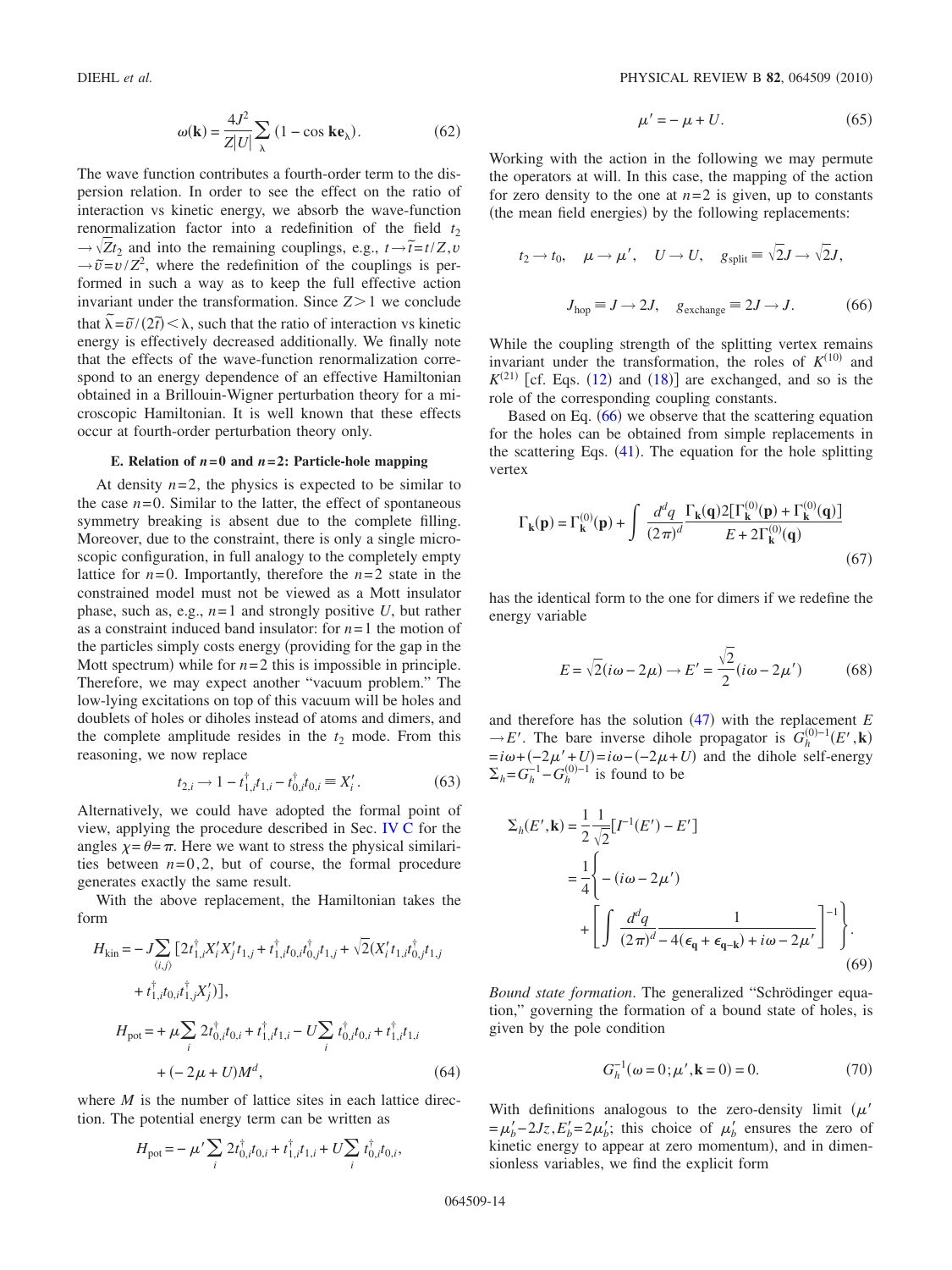<span id="page-14-2"></span>The bound state forms at the critical dimensionless interaction strength defined by  $\tilde{E}'_b$  = 0. Due to the different structure of the scattering equations at  $n=2$ , we expect different results from the  $n=0$  case. Indeed, we find the dimensionless critical interaction strengths in three and two dimensions

$$
\widetilde{U}'_3 \approx -\frac{11}{3} \approx -3.66, \quad \widetilde{U}'_2 = -3
$$
 (72)

<span id="page-14-1"></span>An interesting feature occurs in  $d=2$ : despite the logarithmic infrared divergence of the fluctuation integral, the dihole bound state formation occurs at a *finite* attractive interaction strength. For the dependence of the binding energy on the interaction strength close to the threshold we find

$$
d = 3: \widetilde{E}'_b = -2\left(\frac{2(|\widetilde{U}| - |\widetilde{U}'_3|)}{\sigma(|\widetilde{U}'_3| - 3)}\right)^2,
$$
  

$$
d = 2: \widetilde{E}'_b \approx -\Lambda^2 \exp\left(-\frac{\pi}{|\widetilde{U}| - 3}\right) \tag{73}
$$

with  $\sigma$ ,  $\Lambda$  given below Eq. ([52](#page-10-1)). In contrast, the mean field binding energy is  $\tilde{E}_b = -|\tilde{U}| + 4$ .

The exact results Eq.  $(72)$  $(72)$  $(72)$  for the onset of the di-hole bound state can be compared to the mean field answer  $\tilde{U}_{\text{mf}}$ =−4. The shifts are substantially smaller than in the *n*= 0 limit. From Fig. [3](#page-10-0) we also observe that the quadratic and exponential regimes are narrower than in the low density limit described by  $(52)$  $(52)$  $(52)$ , We conclude that fluctuations effects are weaker in the maximum density region  $n \approx 2$  than in the low-density counterpart  $n \approx 0$ .

The finite value in Eq.  $(72)$  $(72)$  $(72)$  in two dimensions is surprising and some comments are in order. An understanding is obtained from the fact that the coupling constants are different in the band insulator  $n=2$  than in the vacuum  $n=0$  and so the coefficients in the effective propagators are different. This, in particular, implies a shift in the effective interaction strength  $|U| \rightarrow 4|U|$  – 12+3 $E'_b$ ; note that the integrals are identical in Eqs.  $(50)$  $(50)$  $(50)$  and  $(71)$  $(71)$  $(71)$  up to a coefficient 4 instead of 2 in front of the kinetic term in the integral—this reflects an enhanced mobility of the holes compated to the atoms. Therefore, we also have the log divergence in  $d=2$  and *n* = 2 for  $\vec{E}'_b \rightarrow 0$ . However, this divergence now causes  $|\tilde{U}|$  $\rightarrow$ 3 instead of  $|U| \rightarrow 0$  for its compensation. We emphasize that it is not a matter of definition of the interaction strength:  $U$  is a microscopic quantity and the shift to it in Eq.  $(71)$  $(71)$  $(71)$  is due to the effects of the  $n=2$  band insulator. The finite threshold, thus, is an observable prediction of our theory. In addition, we would like to stress that there is no strong reason to expect identical critical interaction strengths at  $n=0$  and  $n=2$ , as there is, in this regime of moderate interaction strengths, no particle-hole symmetry suggesting such behavior.

*Effective dihole theory*. We have already noted that the mean field result for the binding energy is approached in the limit *U*→−∞. The leading correction is given by

$$
\Sigma_h(E' \to \infty, \mathbf{k}) \to -\frac{4J^2}{|U|} \sum_{\lambda} (1 + \cos \mathbf{k} \mathbf{e}_{\lambda}).
$$
 (74)

This precisely coincides with the leading perturbative selfenergy correction for the dimers [cf. Eq.  $(54)$  $(54)$  $(54)$  at  $\omega=0, -2\mu$  $= |U|$ . Furthermore, the dihole-dihole interaction is identical to the zero density case at  $O(J^2/|U|)$  since the splitting and the five-point vertices entering the dimer-dimer scattering vertex (cf. Fig. [4](#page-11-1)) have the same value, and only the atomic onsite propagator enters at this order. Thus, to leading order we recover precisely the effective hardcore theory given by Eq.  $(53)$  $(53)$  $(53)$  with  $t_2$  (dimers) replaced by  $t_0$  (diholes) but identical interaction constants, though, in general, the original microscopic theories at *n*=0,2 feature different sets of interaction constants. The simple relation of the theory at  $n=0$  and  $n=2$  must be expected: when the atom-atom attraction *U* is the largest scale in the problem, the integration of the highenergy atom degrees of freedom in perturbation theory can be performed prior to the inclusion of the effects of, e.g., a finite density in the system. Due to the decoupling from the atomic degrees of freedom, the theories in the perturbative regime but at different densities must then be directly related to a reference density, e.g.,  $n=0$ , by a rotation defined by Eq. ([29](#page-6-0)). The mapping of the theories for  $n=0$  and  $n=2$  may be understood as performing the rotation with  $\theta = \chi = \pi$ . This is different from the case where the atoms do not decouple completely, such that the density might have implicit fluctuation effects adding to the explicit effect of the rotation in Eq. ([29](#page-6-0)) on the dimer degrees of freedom. This hints at enhanced symmetry properties in the perturbative limit, which are discussed in the companion paper.<sup>14</sup>

Finally, we note that the low-lying dihole excitations on top of the  $n=2$  band insulator state disperses quadratically, as expected for nonrelativistic excitations. Once the density is lowered away from  $n=2$  and spontaneous symmetrybreaking sets in, there will be a linearly dispersing Goldstone mode[.14](#page-17-12)

#### **VI. CONCLUSION**

<span id="page-14-0"></span>In this paper, we have developed a method which allows to exactly map a bosonic lattice model with three-body onsite constraint to a theory for two unconstrained bosonic degrees of freedom with conventional polynomial interactions. The Gutzwiller mean field theory is recovered as zero-order contribution to the thermodynamic potential. The quadratic fluctuations around the mean field solution reproduce precisely spin wave theory. However, due to the exact nature of the mapping we can also systematically access the nonlinearities. A convenient framework for our analysis is found to be the quantum effective action, the generating functional of the one-particle irreducible correlation functions. We estab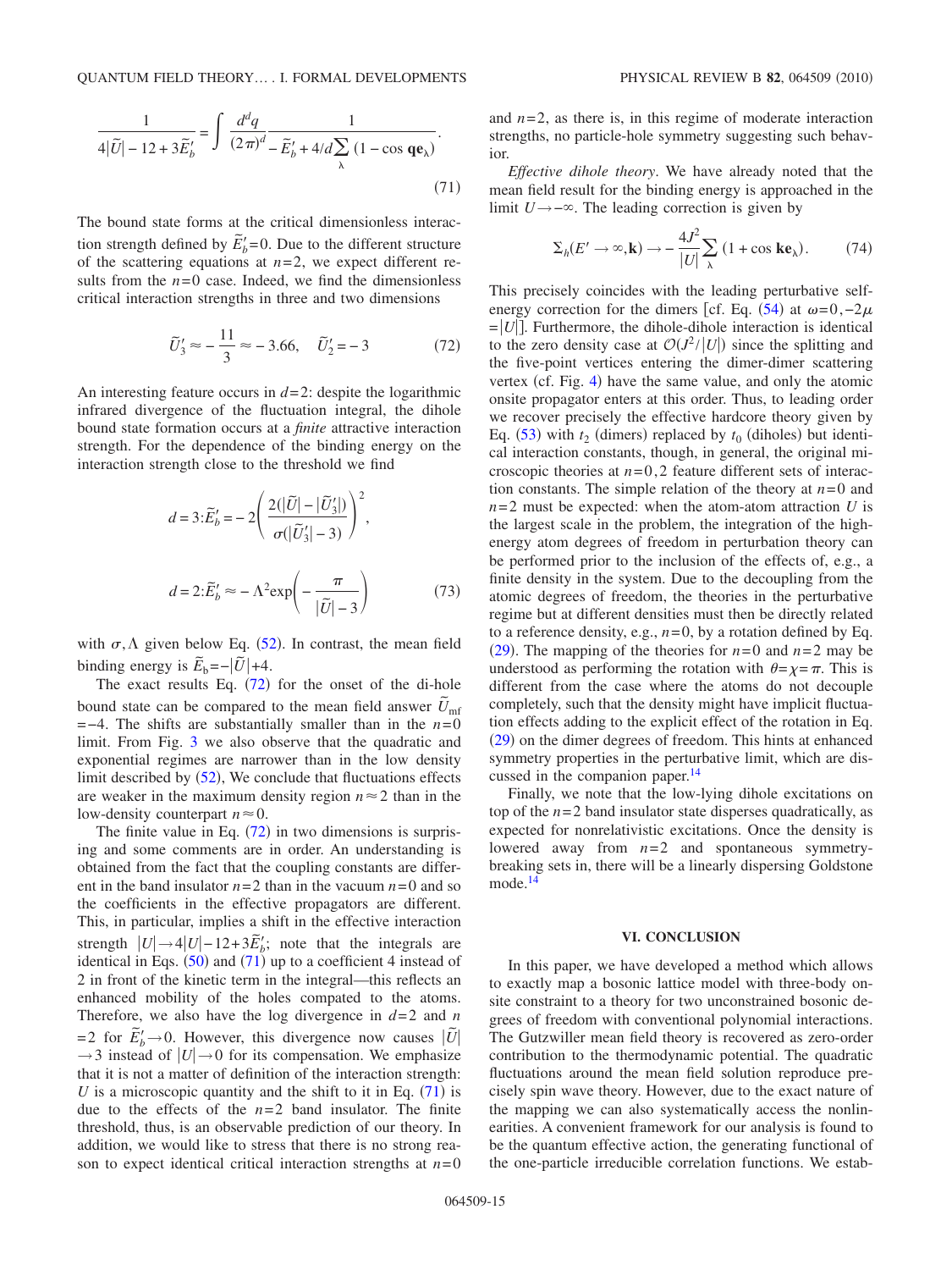lish that the usual symmetry principles are supplemented with a new "constraint principle," which depends on scale, being important at short distances but irrelevant at long wavelength. This setting allows to address fluctuations on various length scales in a unified framework. The application of the formalism to the full many-body problem is performed in the related work, $^{14}$  where we identify various quantitative and qualitative aspects which are uniquely tied to the presence of interactions. Here, in order to demonstrate the validity of the formalism and to prepare for the many-body analysis in Ref. [14,](#page-17-12) we investigate the scattering properties of few particles in the limit of vanishing density. Furthermore, we address the complementary problem in the limit of maximum filling, where the low-lying excitations are holes and diholes, and calculate the effective theory for hardcore dimers in the strong coupling limit.

We believe that the formalism developed here has strong potential applications beyond the particular model analyzed here and in the related Ref. [14.](#page-17-12) We conclude by giving an outlook on problems that may be addressed within this framework.

### **A. Exactly constrained theories**

Spin models with spin *S*. The onsite Hilbert spaces can always be formulated in terms of 2*S*+ 1 states. Here, we truncate to three states on each site  $(S=1)$  but a generalization is straightforward. Our construction maps such problems to 2*S* coupled bosonic degrees of freedom and can thus be efficient for small total spin *S*. More specifically, our formalism can be particularly useful for XXZ models in strong external fields and a perturbative anisotropy. The mean field plus spin wave approximation is always incorporated in our setting, but it also offers the opportunity to systematically assess the interaction effects. We also stress that inhomogeneous ground states, such as, e.g., a charge-density wave or antiferromagnet, are straightforwardly implemented in the formal-ism by applying site-dependent rotations of the type Eq. ([29](#page-6-0)). Furthermore, it will be interesting to investigate if the limit of infinite spatial dimension  $d \rightarrow \infty$  leads to a Gaussian fixed point of the theory, where the quadratic spin wave theory becomes exact. This would add the possibility of a 1/*d* expansion to the conventional  $1/S$  (number of spin components) and  $1/N$  (number of field components in the corresponding nonlinear sigma model) expansion used to treat spin models.

#### **B. Models with an approximately realized constraint**

A major challenge in quantum field theory is the treatment of strongly coupled systems where the nonlinearity provides a larger energy scale than the scales appearing in the quadratic part. Our theoretical framework is suited to address a certain class of such strongly coupled systems, namely, the one which is spanned by lattice models with strong local repulsion or attraction. It is not mandatory that the onsite repulsion (two, three, or few body) is infinitely large. Often, only a few dominant low-energy degrees of freedom are necessary to capture the essential physics and these degrees of freedom are explicitly implemented in our approach. For example, in the Mott phase of the Bose-Hubbard model, number fluctuations around the Mott state with given *n* are small and a truncation to three Fock states  $n, n \pm 1$  is sensible.<sup>17</sup> Applying the formalism presented here, we are able to associate these particle and hole fluctuations with explicit bosonic degrees of freedom. In the resulting QFT, the nonperturbative calculation of the phase boundary in the repulsive Bose Hubbard model becomes feasible. Similarly, a strong but finite three-body repulsion  $\gamma_3$  would lead to additional but massive bosonic degrees of freedom, which due to their mass  $\sim \gamma_3$  can be taken into account perturbatively.

## **C. Fermions**

The formalism is ideally suited to study attractive fermions on the lattice. In particular, recent experiments with three-component fermions exhibit strong loss features<sup>13</sup> and are therefore important candidates for the observation of loss-induced constrained models[.7](#page-17-6) A modified scheme for the implementation of the constraint in one dimension has already been given in Ref. [7,](#page-17-6) followed by the analysis of the model with bosonization techniques. Our scheme, which explicitly introduces a mean field describing qualitative features of the ground state, is promising in higher spatial dimensions, and its improvements compared to Gutzwiller mean field theory may be expected to be similar to dynamic mean field theory.<sup>36</sup> We note that an application to the fermionic repulsive Hubbard model is complicated by the choice of the qualitative features of the ground state being debatable. In this case, a treatment of the constraint along the lines of Ref. [37](#page-18-16) may be preferable.

## **ACKNOWLEDGMENTS**

We thank E. Altman, A. Auerbach, H. P. Büchler, M. Fleischhauer, M. Greiter, A. Muramatsu, N. Lindner, J. M. Pawlowski, L. Radzihovsky, S. Sachdev, J. Taylor, and C. Wetterich for interesting discussions. This work was supported by the Austrian Science Foundation through SFB F40 FOQUS, by the European Union via the integrated project SCALA, by the Russian Foundation for Basic Research, and by the Army Research Office with funding from the DARPA OLE program.

## **APPENDIX: DYSON-SCHWINGER EQUATIONS**

We calculate the DSE for the two- and three-point functions exactly, and the four-point function perturbatively. In vacuum, a tremendous simplification is provided by the fact that density-type contributions vanish. In the loop language, this translates to checking whether there is a subdiagram in which the arrows form a closed tour.

### **1. Formalism**

The most important step is to find the correct symmetry factors for the loop contributions. For that purpose, it is sufficient to consider the field index  $\alpha$  to parameterize the field type only; the frequency and momentum structure of the couplings can then be found from the corresponding conserva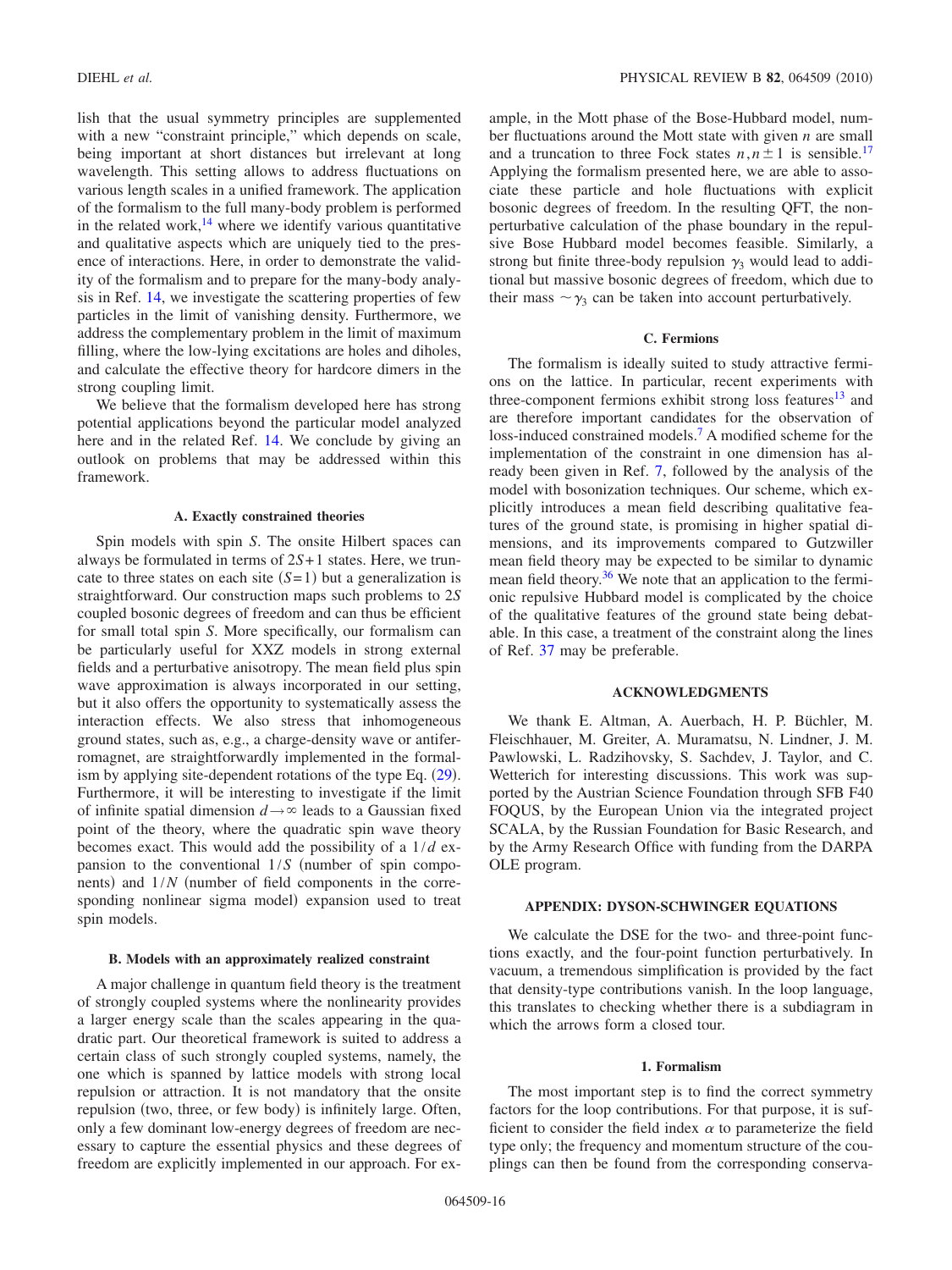tion laws in a second step, reading off the couplings from the microscopic action in Eq.  $(36)$  $(36)$  $(36)$ . Thus we consider

$$
\chi_{\alpha} = (t_1, t_1^{\dagger}, t_2, t_2^{\dagger}). \tag{A1}
$$

In this formalism, we find the following couplings:

$$
S_{\alpha\beta}^{(2)} \equiv \frac{\partial^2 S}{\partial t_\alpha \partial t_\beta} = p_1 [\delta_{\alpha 1} \delta_{\beta 2} + \text{perm.}] + p_2 [\delta_{\alpha 3} \delta_{\beta 4} + \text{perm.}],
$$
\n(A2)

where "perm." means to permute all Greek indices while leaving the explicit numbers in their positions. This coupling must be inverted to give the propagators with the result

$$
G_{\alpha\beta} = \frac{1}{p_1} [\delta_{\alpha 1} \delta_{\beta 1} + \text{perm.}] + \frac{1}{p_2} [\delta_{\alpha 3} \delta_{\beta 4} + \text{perm.}]. \tag{A3}
$$

The higher couplings read

$$
S^{(3)}_{\alpha\beta\gamma} = [\delta_{\alpha 1} \delta_{\beta 1} \delta_{\gamma 4} + \delta_{\alpha 2} \delta_{\beta 2} \delta_{\gamma 3} + \text{perm.}],
$$
  

$$
S^{(5)}_{\alpha\beta\gamma\delta\epsilon} = s^{(5)} [\delta_{\alpha 1} \delta_{\beta 1} \delta_{\gamma 4} \delta_{\delta 4} \delta_{\epsilon 3} + \delta_{\alpha 2} \delta_{\beta 2} \delta_{\gamma 3} \delta_{\delta 4} \delta_{\epsilon 3} + \text{perm.}].
$$
  
(A4)

 $p_1, p_2, s^{(3)}, s^{(5)}$  can be read off directly from the classical ac-tion in Eq. ([36](#page-8-2)) after proper symmetrization in momentum space. We can reduce the tensors by contracting with delta functions. For example,

$$
S_{114}^{(3)} = s^{(3)} \delta_{\alpha 1} \delta_{\beta 1} \delta_{\gamma 4} S_{\alpha \beta \gamma}^{(3)}
$$
  
=  $s^{(3)} \delta_{\alpha 1} \delta_{\beta 1} [\delta_{\alpha 1} \delta_{\beta 1} + \text{perm.}]$   
=  $2s^{(3)} \delta_{\alpha 1} \delta_{\alpha 1}$   
=  $2s^{(3)}$ , (A5)

where doubly occurring indices are summed over. The couplings are now fully symmetrized in field space and indices may be permuted at will.

#### **2. Two- and three-point functions**

We consider the DSEs for the two- and the three-point functions for the inverse propagators and the splitting vertex. In the vacuum limit, these equations are one loop

$$
\Gamma_{\alpha\beta}^{(2)} = S_{\alpha\beta}^{(2)} - \frac{1}{2} \text{tr } S_{\alpha\mu_1\mu_2}^{(3)} G_{\mu_1\nu_1} G_{\nu_2\mu_2} \Gamma_{\beta\nu_1\nu_2}^{(3)},
$$
  
\n
$$
\Gamma_{12}^{(2)} \equiv p_1 = p_{1,0}, \quad \Gamma_{34}^{(2)} \equiv p_1 = p_{2,0} - 2 \text{ tr } s^{(3)} \frac{1}{p_1} \frac{1}{p_1} \gamma^{(3)},
$$
  
\n
$$
\Gamma_{114}^{(3)} = S_{114}^{(3)} - \frac{1}{2} \text{tr } S_{11\mu_1\mu_2}^{(4)} G_{\mu_1\nu_1} G_{\nu_2\mu_2} \Gamma_{4\nu_1\nu_2}^{(3)}
$$
  
\n
$$
= 2 \gamma^{(3)} = 2s^{(3)} - 4 \text{ tr } s^{(4)} \frac{1}{p_1} \frac{1}{p_1} \gamma^{(3)}.
$$
 (A6)

tr indicates the frequency and momentum integrations while the discrete index contractions are carried out explicitly. The corresponding integral equations for specific external momentum configurations relevant for two-body scattering are given in Eq. ([41](#page-9-2)), respectively, Fig. [2.](#page-9-0)  $\Gamma_{114}^{(3)} = 2\gamma^{(3)}$  holds under the assumption that the full Feshbach vertex has the same structure in field space as the classical one. The atom propagator is not renormalized in vacuum. Note that only the atom propagator enters the diagrams for the dimer self energy and the splitting vertex.

## **3. Four-point functions**

We further want to compute the fourth-order interaction vertices. (1) Second order, momentum space calculation: if we restrict to the order  $J^2$ , we can limit ourselves to two-loop order. We find

<span id="page-16-0"></span>
$$
\Gamma_{\alpha\beta\gamma\delta}^{(4)} = S_{\alpha\beta\gamma\delta}^{(4)} - \frac{1}{2} \text{tr} \big[ S_{\alpha\beta\gamma\mu_1\mu_2}^{(5)} G_{\mu_1\nu_1} G_{\nu_2\mu_2} \Gamma_{\delta\nu_1\nu_2}^{(3)} \n+ S_{\alpha\beta\delta\mu_1\mu_2}^{(5)} G_{\mu_1\nu_1} G_{\nu_2\mu_2} \Gamma_{\gamma\nu_1\nu_2}^{(3)} \n+ S_{\alpha\gamma\delta\mu_1\mu_2}^{(5)} G_{\mu_1\nu_1} G_{\nu_2\mu_2} \Gamma_{\beta\nu_1\nu_2}^{(3)} \n+ \Gamma_{\beta\gamma\delta\mu_1\mu_2}^{(5)} G_{\mu_1\nu_1} G_{\nu_2\mu_2} \Gamma_{\beta\nu_1\nu_2}^{(3)} \n- \frac{1}{3!} \text{tr} \big[ S_{\beta\gamma\mu_1\mu_2\mu_3}^{(5)} G_{\mu_1\nu_1} G_{\nu_2\mu_2} G_{\mu_3\nu_3} \Gamma_{\alpha\delta\nu_1\nu_2\nu_3}^{(5)} \n+ S_{\beta\delta\mu_1\mu_2\mu_3}^{(5)} G_{\mu_1\nu_1} G_{\nu_2\mu_2} G_{\mu_3\nu_3} \Gamma_{\alpha\gamma\nu_1\nu_2\nu_3}^{(5)} \n+ S_{\alpha\beta\mu_1\mu_2\mu_3}^{(5)} G_{\mu_1\nu_1} G_{\nu_2\mu_2} G_{\mu_3\nu_3} \Gamma_{\gamma\delta\nu_1\nu_2\nu_3}^{(5)} \big].
$$
\n(A7)

Working at second order the full vertices are replaced by the classical ones. The dimer-dimer interaction then evaluates to

$$
\Gamma_{4343}^{(4)} = 4\gamma^{(4)}
$$
  
= -8 tr  $\left[ s^{(5)} \frac{1}{p_1 p_1} \frac{1}{p_1} s^{(3)} + s^{(3)} \frac{1}{p_1 p_1} \frac{1}{p_1} s^{(5)} \right]$   
- 8 tr  $s^{(5)} \frac{1}{p_1 p_2} \frac{1}{p_1 p_2} s^{(5)}$ . (A8)

The first two contributions are one loop, the last one is two loop.

Now we insert the appropriate momentum structures. At order  $J^2$  the *J* dependence of the atom propagator is to be neglected and the dimer propagator equals the bare one

$$
p_1(\omega) = i\omega - \mu = i\omega + |U|/2,
$$
  

$$
p_2(\omega) = p_{2,0}(\omega) = i\omega - 2\mu + U = i\omega.
$$
 (A9)

We then find, for zero external frequency

$$
\Gamma_{4343}^{(4)} = + 16J^2 \bigg( \int_q \frac{1}{p_1(\omega)} \frac{1}{p_1(-\omega)} \bigg[ \frac{1}{2} [\epsilon_{\mathbf{q}_3-\mathbf{q}} + \epsilon_{\mathbf{q}+\mathbf{q}_3-\mathbf{q}_4} + \epsilon_{\mathbf{q}_1-\mathbf{q}} \n+ \epsilon_{\mathbf{q}+\mathbf{q}_1-\mathbf{q}_4} \big] [\epsilon_{\mathbf{q}-\mathbf{q}_4} + \epsilon_{\mathbf{q}}] + \{\mathbf{q}_3 \leftrightarrow \mathbf{q}_4, \mathbf{q}_1 \rightarrow \mathbf{q}_2\} \bigg] \n- \int_{q,q'} \frac{1}{p_1(\omega)} \frac{1}{p_1(\omega')} \frac{1}{p_2(-\omega-\omega')} \frac{1}{2} [\epsilon_{\mathbf{q}_2-\mathbf{q}} + \epsilon_{\mathbf{q}_2-\mathbf{q'}} \n+ \{\mathbf{q}_2 \rightarrow \mathbf{q}_4\} \big] \frac{1}{2} [\epsilon_{\mathbf{q}_1-\mathbf{q}} + \epsilon_{\mathbf{q}_1-\mathbf{q'}} + \{\mathbf{q}_1 \rightarrow \mathbf{q}_3\}] \bigg)
$$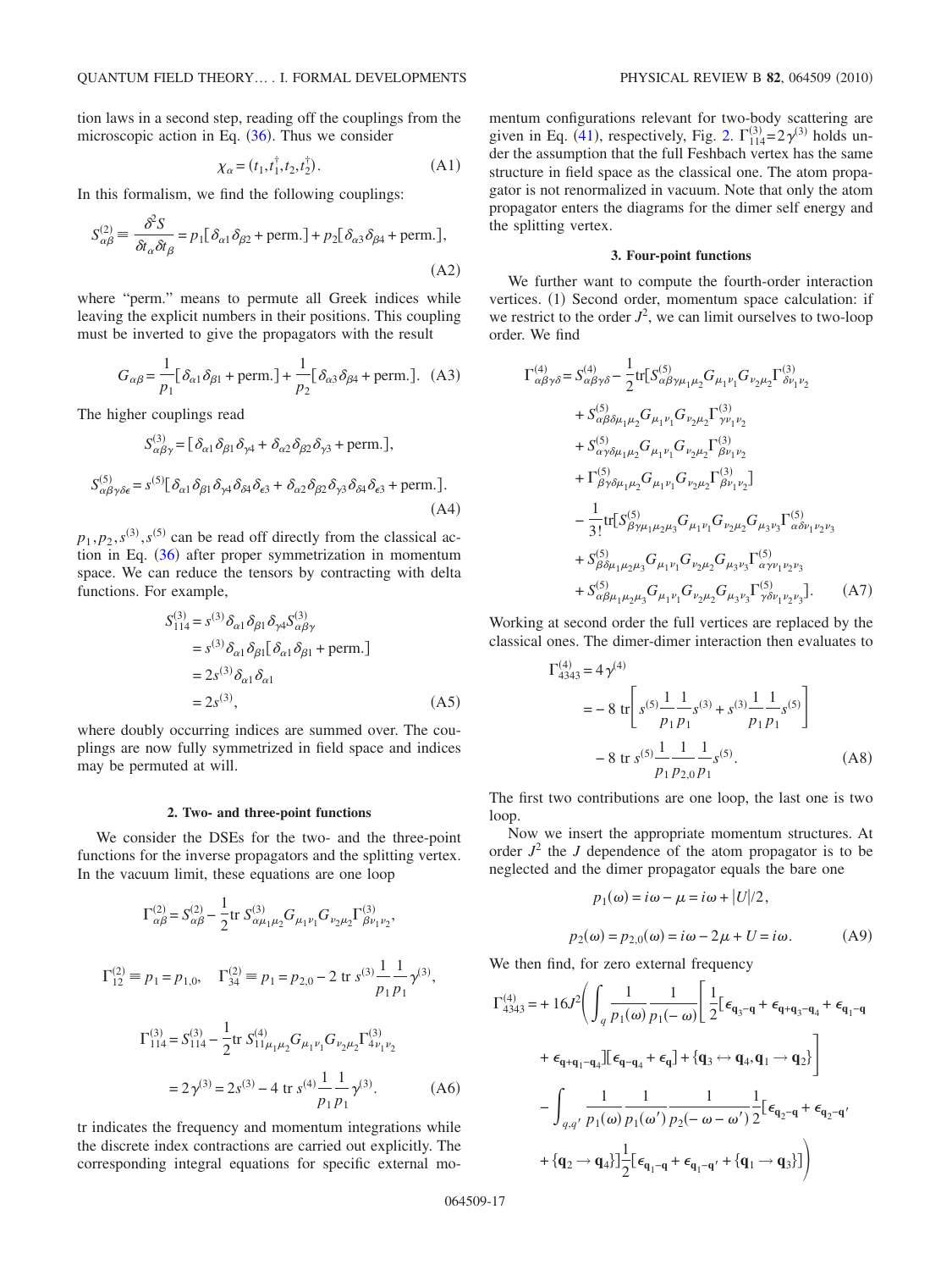$$
=8\frac{J^2}{|U|}[\epsilon_{\mathbf{q}_1}+\epsilon_{\mathbf{q}_2}+\epsilon_{\mathbf{q}_3}+\epsilon_{\mathbf{q}_4}+\epsilon_{\mathbf{q}_1-\mathbf{q}_2}+\epsilon_{\mathbf{q}_1-\mathbf{q}_4}]=4\,\gamma^{(4)}.
$$

The contribution to the effective action then reads

$$
\Delta S = \frac{2J^2}{|U|} \int_{q_1,...,q_4} \delta(q_1 - q_2 + q_3 - q_4) t_2^{\dagger}(q_1) t_2(q_2) t_2^{\dagger}(q_3) t_2(q_4)
$$
  
\n
$$
\times [\epsilon_{\mathbf{q}_1} + \epsilon_{\mathbf{q}_2} + \epsilon_{\mathbf{q}_3} + \epsilon_{\mathbf{q}_4} + \epsilon_{\mathbf{q}_1 - \mathbf{q}_2} + \epsilon_{\mathbf{q}_1 - \mathbf{q}_4}]
$$
  
\n
$$
= \frac{2J^2}{|U|} \sum_{\langle i,j \rangle} \{t_{2,i}^{\dagger}(\tau) t_{2,j}(\tau) [n_{2,i}(\tau) + n_{2,j}(\tau)] + n_{2,i}(\tau) n_{2,j}(\tau) \}.
$$
  
\n(A10)

(2) Fourth order, real space nearest neighbors: Finally, we compute the diagrams displayed in Fig. [5.](#page-12-0) As discussed in the text, this is not the full contribution to the interaction vertex, which has a high diagrammatic complexity. It could be obtained from Eq.  $(A7)$  $(A7)$  $(A7)$ , to fourth order, but requires knowledge of  $\Gamma^{(5)}$  to second order.] However, knowing which diagrams we want to compute the procedure outlined above allows to identify the correct symmetry factors and contraction prescriptions. Since we are interested in a process on nn sites *i*, *j*, it is more efficient to do the calculation in frequency and *real* space, fixing the external legs at the nearest-neighbor configuration, cf. Fig. [5.](#page-12-0) We find

$$
\gamma^{(4)}|_{ij;ij} \ni -2 \text{ tr} \left[ s^{(3)} \frac{1}{p_1} s^{(4)} \frac{1}{p_1} \frac{1}{p_2} s^{(4)} \frac{1}{p_1} \frac{1}{p_1} s^{(3)} \frac{1}{p_1} \right] + 2 \text{ tr} \left[ s^{(5)} \frac{1}{p_1} \frac{1}{p_2} s^{(4)} \frac{1}{p_1} \frac{1}{p_2} s^{(4)} \frac{1}{p_2} s^{(4)} \frac{1}{p_1} s^{(3)} \frac{1}{p_1} \right]
$$
  
\n
$$
= -16 J^4 z \int \frac{d\omega}{2\pi} \int \frac{d\omega'}{2\pi} \frac{1}{p_1(\omega)} \frac{1}{p_1^2(-\omega)} \frac{1}{p_1(\omega')} \frac{1}{p_2(-\omega-\omega')}
$$
  
\n
$$
+16 J^4 \int \frac{d\omega}{2\pi} \int \frac{d\omega'}{2\pi} \int \frac{d\omega''}{2\pi} \frac{1}{p_1(-\omega-\omega')} \frac{1}{p_1(\omega'')} \frac{1}{p_2(\omega+\omega'-\omega'')} \frac{1}{p_1(\omega)} \frac{1}{p_2(\omega')} \frac{1}{p_1(\omega+\omega')}
$$
  
\n
$$
= -16(z-1) \frac{J^4}{|U|^3}, \tag{A11}
$$

where the full vertices have been replaced by the bare counterparts and  $p_1(\omega) = i\omega - \mu = i\omega + |U|/2$ ,  $p_2(\omega) = i\omega$ , as appropriate at this order perturbation theory. The overall factor of 2 in the first line may be interpreted in terms of the two rows in Fig. [5.](#page-12-0) The factor of *z* in two-loop diagram results from the *z* possibilities for a dimer to decay via the bare splitting vertex. No further summations occur in real space. The three-loop diagram corrects for the fact that one of these possibilities is not allowed due to the presence of the other dimer.

- <span id="page-17-0"></span>1A. Auerbach, *Interacting Electrons and Quantum Magnetism* (Springer-Verlag, New York, 1998).
- <span id="page-17-1"></span>2N. Syassen, D. M. Bauer, M. Lettner, T. Volz, D. Dietze, J. J. García-Ripoll, J. I. Cirac, G. Rempe, and S. Dürr, [Science](http://dx.doi.org/10.1126/science.1155309) **320**, [1329](http://dx.doi.org/10.1126/science.1155309) (2008); J. J. García-Ripoll, S. Dürr, N. Syassen, D. M. Bauer, M. Lettner, G. Rempe, and J. I. Cirac, [New J. Phys.](http://dx.doi.org/10.1088/1367-2630/11/1/013053) **11**, [013053](http://dx.doi.org/10.1088/1367-2630/11/1/013053) (2009).
- <span id="page-17-2"></span>3A. J. Daley, J. M. Taylor, S. Diehl, M. Baranov, and P. Zoller, [Phys. Rev. Lett.](http://dx.doi.org/10.1103/PhysRevLett.102.040402) 102, 040402 (2009); 102, 179902 (2009) (erratum).
- <span id="page-17-3"></span>4L. Radzihovsky, J. Park, and P. B. Weichman, [Phys. Rev. Lett.](http://dx.doi.org/10.1103/PhysRevLett.92.160402) 92[, 160402](http://dx.doi.org/10.1103/PhysRevLett.92.160402) (2004); L. Radzihovsky, P. B. Weichman, and J. I. Park, [Ann. Phys.](http://dx.doi.org/10.1016/j.aop.2008.05.008) 323, 2376 (2008).
- <span id="page-17-4"></span>5M. Romans, H. Stoof, and S. Sachdev, [Phys. Rev. Lett.](http://dx.doi.org/10.1103/PhysRevLett.93.020405) **93**, [020405](http://dx.doi.org/10.1103/PhysRevLett.93.020405) (2004).
- <span id="page-17-5"></span>6Y.-J. Han, Y.-H. Chan, W. Yi, A. J. Daley, S. Diehl, P. Zoller, and L.-M. Duan, *[Phys. Rev. Lett.](http://dx.doi.org/10.1103/PhysRevLett.103.070404)* **103**, 070404 (2009).
- <span id="page-17-6"></span>7A. Kantian, M. Dalmonte, S. Diehl, W. Hofstetter, P. Zoller, and A. J. Daley, *[Phys. Rev. Lett.](http://dx.doi.org/10.1103/PhysRevLett.103.240401)* **103**, 240401 (2009).
- <span id="page-17-7"></span><sup>8</sup> S. Coleman and E. Weinberg, *[Phys. Rev. D](http://dx.doi.org/10.1103/PhysRevD.7.1888)* 7, 1888 (1973); B. I. Halperin, T. C. Lubensky, and S.-K. Ma, [Phys. Rev. Lett.](http://dx.doi.org/10.1103/PhysRevLett.32.292) **32**, 292 ([1974](http://dx.doi.org/10.1103/PhysRevLett.32.292)); D. J. Bergman and B. I. Halperin, *[Phys. Rev. B](http://dx.doi.org/10.1103/PhysRevB.13.2145)* 13,

[2145](http://dx.doi.org/10.1103/PhysRevB.13.2145) (1976).

- <span id="page-17-8"></span><sup>9</sup>E. Frey and L. Balents, *[Phys. Rev. B](http://dx.doi.org/10.1103/PhysRevB.55.1050)* 55, 1050 (1997).
- 10M. Vojta, Y. Zhang, and S. Sachdev, [Phys. Rev. Lett.](http://dx.doi.org/10.1103/PhysRevLett.85.4940) **85**, 4940 ([2000](http://dx.doi.org/10.1103/PhysRevLett.85.4940)); [Phys. Rev. B](http://dx.doi.org/10.1103/PhysRevB.62.6721) **62**, 6721 (2000).
- <span id="page-17-9"></span><sup>11</sup> Y. W. Lee and Y. L. Lee, *[Phys. Rev. B](http://dx.doi.org/10.1103/PhysRevB.70.224506)* **70**, 224506 (2004).
- <span id="page-17-10"></span><sup>12</sup> M. E. Fisher and D. R. Nelson, *[Phys. Rev. Lett.](http://dx.doi.org/10.1103/PhysRevLett.32.1350)* **32**, 1350 (1974).
- <span id="page-17-11"></span>13T. B. Ottenstein, T. Lompe, M. Kohnen, A. N. Wenz, and S. Jochim, *[Phys. Rev. Lett.](http://dx.doi.org/10.1103/PhysRevLett.101.203202)* **101**, 203202 (2008); J. H. Huckans, J. R. Williams, E. L. Hazlett, R. W. Stites, and K. M. O'Hara, *[ibid.](http://dx.doi.org/10.1103/PhysRevLett.102.165302)* **102**[, 165302](http://dx.doi.org/10.1103/PhysRevLett.102.165302) (2009).
- <span id="page-17-12"></span>14S. Diehl, M. Baranov, A. Daley, and P. Zoller, [Phys. Rev. B](http://dx.doi.org/10.1103/PhysRevB.82.064510) **82**, [064510](http://dx.doi.org/10.1103/PhysRevB.82.064510) (2010).
- <span id="page-17-13"></span>15S. Diehl, M. Baranov, A. J. Daley, and P. Zoller, [Phys. Rev. Lett.](http://dx.doi.org/10.1103/PhysRevLett.104.165301) 104[, 165301](http://dx.doi.org/10.1103/PhysRevLett.104.165301) (2010).
- <span id="page-17-14"></span><sup>16</sup>F. J. Dyson, *[Phys. Rev.](http://dx.doi.org/10.1103/PhysRev.75.1736)* **75**, 1736 (1949); J. S. Schwinger, *[Proc.](http://dx.doi.org/10.1073/pnas.37.7.452)* [Natl. Acad. Sci. U.S.A.](http://dx.doi.org/10.1073/pnas.37.7.452) 37, 452 (1951).
- <span id="page-17-15"></span><sup>17</sup> E. Altman and A. Auerbach, *[Phys. Rev. Lett.](http://dx.doi.org/10.1103/PhysRevLett.89.250404)* **89**, 250404 (2002).
- <span id="page-17-16"></span><sup>18</sup>F. J. Dyson, *[Phys. Rev.](http://dx.doi.org/10.1103/PhysRev.102.1217)* **102**, 1217 (1956); S. V. Maleev, Sov. Phys. JETP 6, 776 (1958).
- <span id="page-17-17"></span><sup>19</sup> S. E. Barnes, [J. Phys. F](http://dx.doi.org/10.1088/0305-4608/6/7/018) 6, 1375 (1976); 7, 2637 (1977); P. Coleman, *[Phys. Rev. B](http://dx.doi.org/10.1103/PhysRevB.29.3035)* 29, 3035 (1984); N. Read and D. Newns, [J. Phys. C](http://dx.doi.org/10.1088/0022-3719/16/17/014) 16, 3273 (1983); N. Read, *ibid.* 18[, 2651](http://dx.doi.org/10.1088/0022-3719/18/13/012)